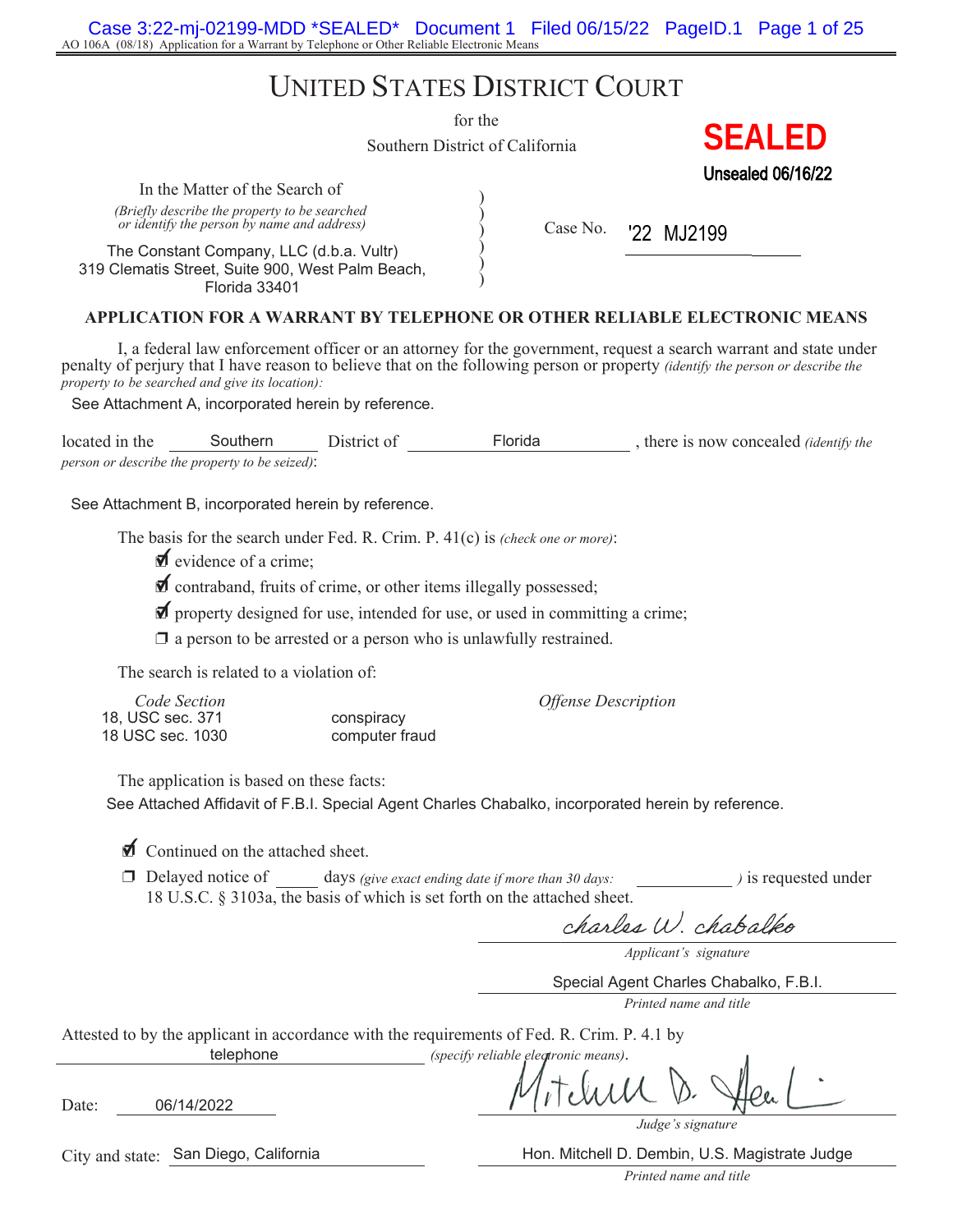# **ATTACHMENT A**

The Constant Company, LLC (d.b.a. Vultr), is a Managed Hosting Services Provider that provides Internet-based computing services, including dedicated servers, cloud computing services, virtual storage solutions, virtual private servers, and data center solutions located, at 319 Clematis Street, Suite 900, West Palm Beach, Florida 33401.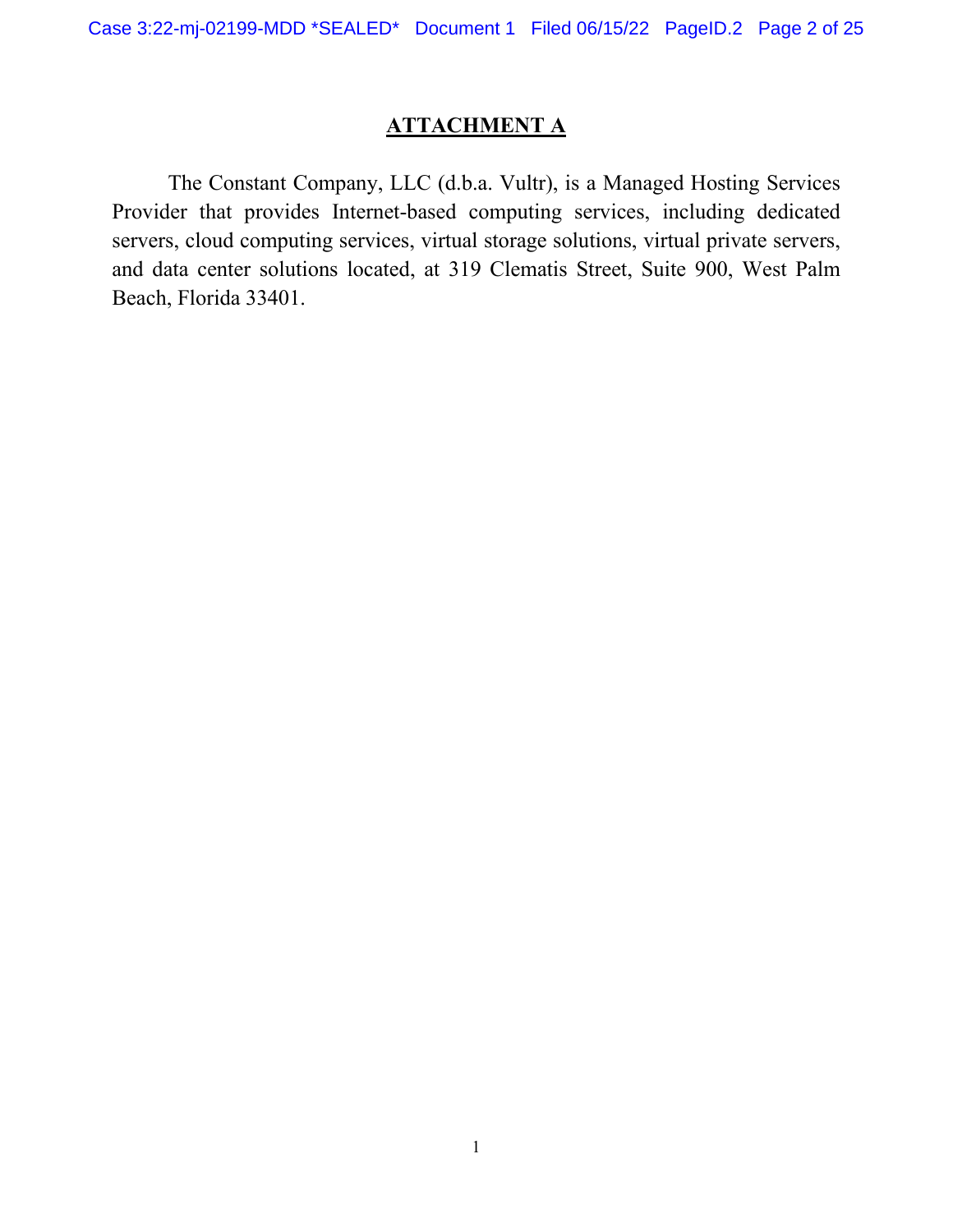## **ATTACHMENT B**

**I.** Service of Warrant

The officer executing the warrant shall permit The Constant Company, LLC (d.b.a. Vultr) ("Vultr"), as custodian of the computer files described in Section II below, to locate the files and copy them onto removable electronic storage media and deliver the same to the officer.

- **II.** Items to be disclosed by Vultr from the account(s) associated with the following IP addresses during the specified timeframes:
	- IP Address 95.179.244.201 (from June 14, 2021 19:33:03 UTC to June 13, 2022 05:55:55 UTC)
	- IP Address 45.63.42.37 (from June 14, 2021 19:33:03 UTC to June 13, 2022 05:55:55 UTC)
	- 1. All records associated with the aforementioned account(s) including:
		- a) Names (including subscriber names, usernames, account names, and/or display names);
		- b) Addresses (including any postal addresses and/or physical addresses);
		- c) Telephone Numbers (including any telephone numbers assigned to or associated with the account(s));
		- d) Session Logs (including session times and durations, Internet Protocol ("IP") addresses and any metadata or device information associated with such events);
		- e) Event Logs (including access logs and event logs demonstrating specific user interactions and events);
		- f) Service Information (including account type, length of service, account creation Internet Protocol ("IP") address and types of products and/or services utilized);
		- g) Billing Information (including means and source of payment associated with the account(s), any associated credit card numbers, bank account numbers, or other payment instruments);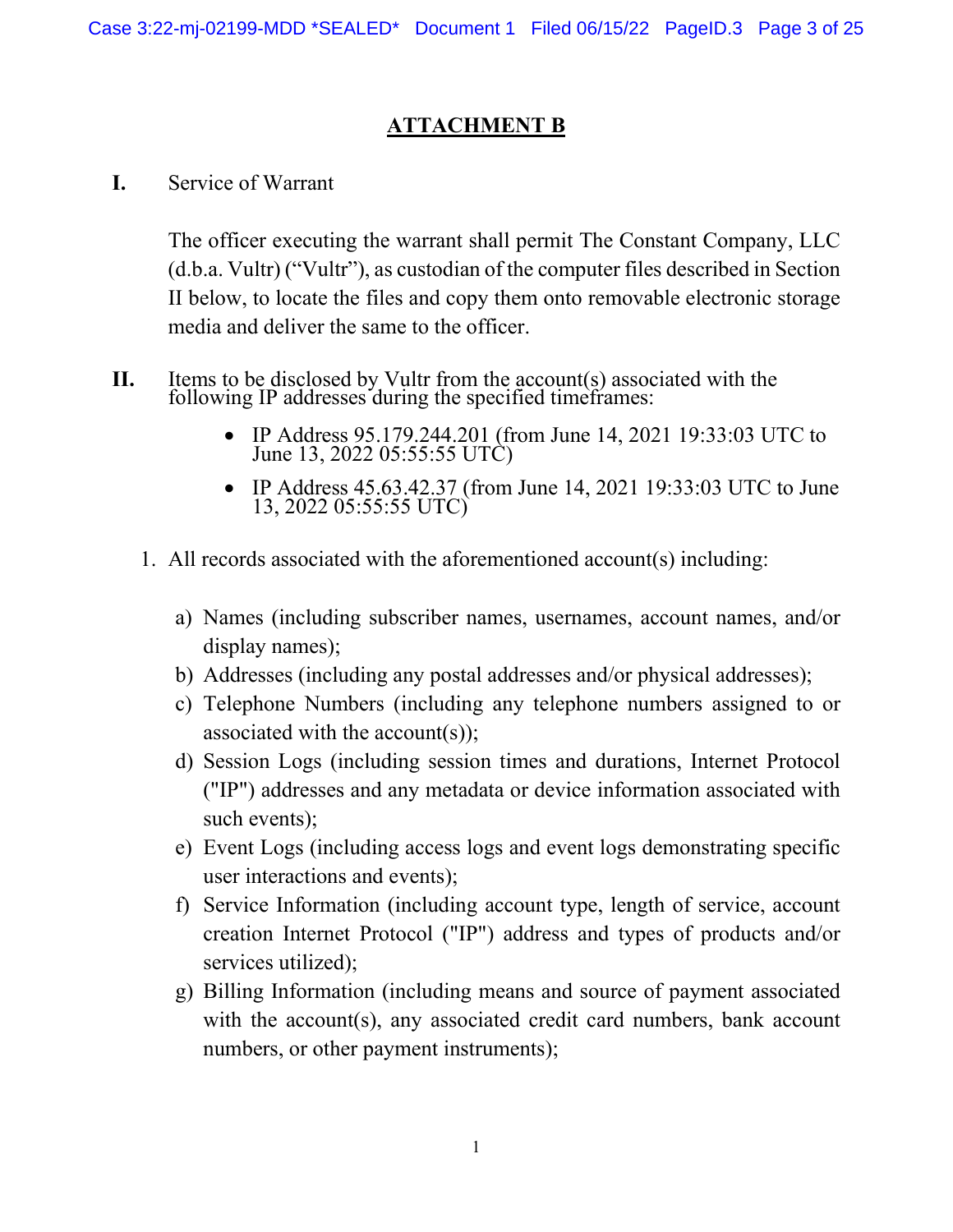- h) Associated Account(s) (including accounts associated with the subject account by cookie, IP address, telephone number, advertising identifiers, device identifiers, and/or recovery identifiers);
- i) Associated Groups and Organizations (including records pertaining to any groups, organizations or other provider specific membership functionalities);
- j) Linked Applications and API Keys (including any provider specific or third party applications or integrations authorized to interact with the account and all API keys generated by the subject account(s));
- k) Single Sign On ("SSO") Information (including any Open Authorization ("OAuth") tokens, SSO tokens, or other provider specific tokens utilized by subject account(s) and all associated information and session data).
- 2. All contents and communications associated with the aforementioned account(s) including:
	- a) Profile Content (including any user generated details and/or images associated with subject account(s));
	- b) Notification Details (including type, timestamp, content and all other associated information);
	- c) Contacts (including contact lists, friend lists, follower lists following lists, and any other provider specific lists of contacts or relationships between contacts or individuals);
	- d) Files (including all images, videos, documents and other files contained within the account(s), including all associated cloud storage account(s), and all associated metadata and provider specific information);
	- e) Communications (including any email messages, SMS messages, text messages, instant messages, comments, voice messages and any communications utilizing provider specific protocols and/or applications);
	- f) Transferred / Shared Files (including any files sent, received, shared by or shared with the subject account(s));
	- g) Provider Backups and/or Snapshots (including previous versions of account contents maintained as part of revision history or similar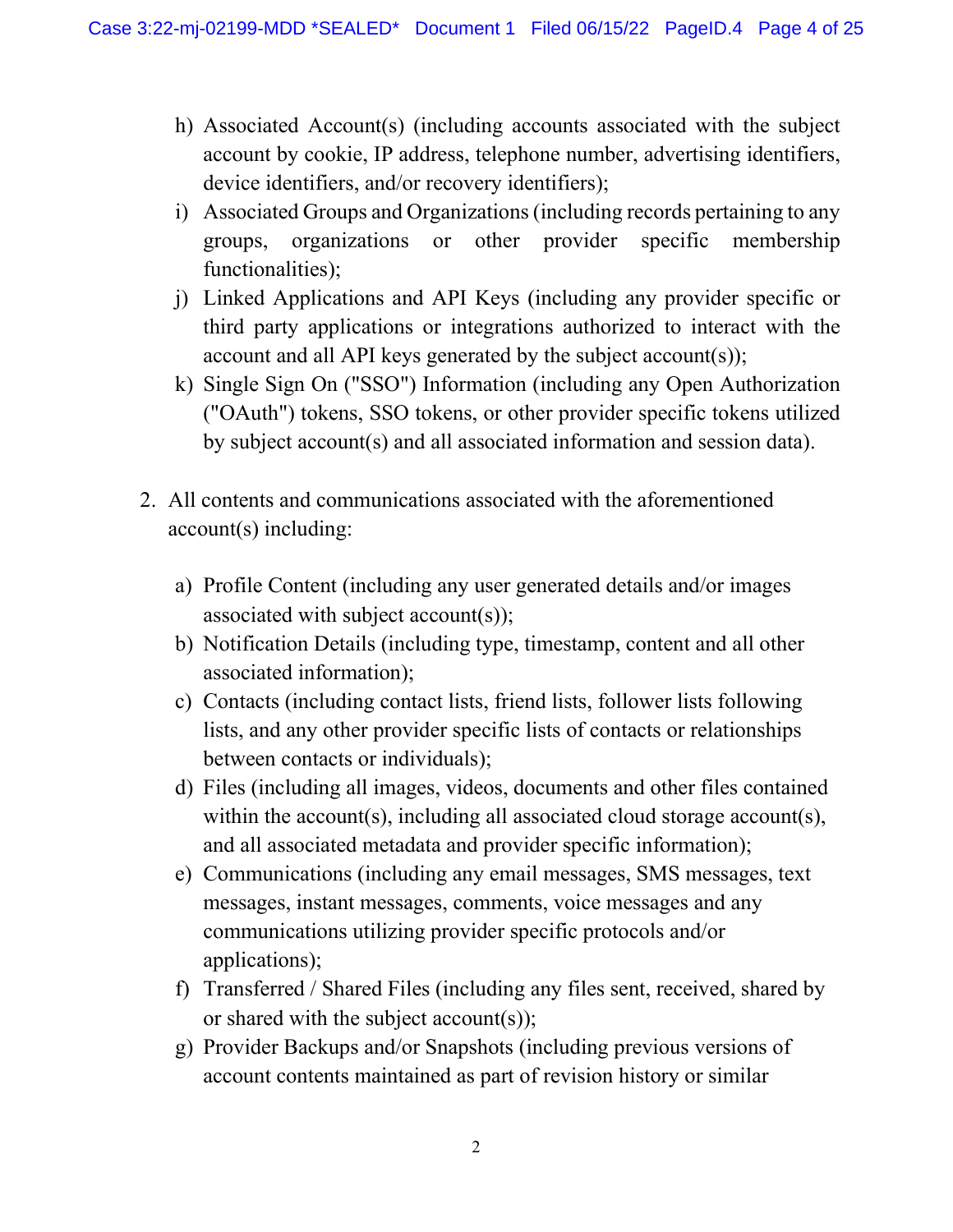functionality, user deleted files retained by the provider, and all provider backups which contain account content(s));

- h) Telemetry and/or Analytics Data (including data generated by devices or applications associated with the account(s));
- i) Location History (including data generated by devices); and
- j) Device Backups (including any additional information and metadata associated with such backup(s)).
- 3. All provider specific records, contents and communications associated with the aforementioned account(s) including:
	- a) The contents of any Vultr account associated with the above account information, including dedicated servers, scalable cloud computing services, virtual private servers, custom cloud solutions and data center solutions, cloud computing for web applications and/or development environments, dedicated single-tenant non-virtualized computing hardware, cloud storage, object storage, block storage, dedicated cloud instances and cloud based load balancers, and any service request(s) information.
	- b) Any stored communications, transient records of communications, or associated messaging data associated with the above account information, including but not limited to, all digital, analogue, verbal, written, or visual communications.
- **III.** The search of the data supplied by the ISP pursuant to this warrant will be conducted by the Federal Bureau of Investigation as provided in the "Procedures for Electronically Stored Information" of the affidavit submitted in support of this search warrant, and the items subject to seizure by the government will be limited in time from **July 24, 2020, to the present** and be further limited to:
	- a) Any and all records and information comprising, listing or containing the login names and passwords in any form;
	- b) Any and all records and documents comprising identities of individuals, including names, social security numbers, dates of birth,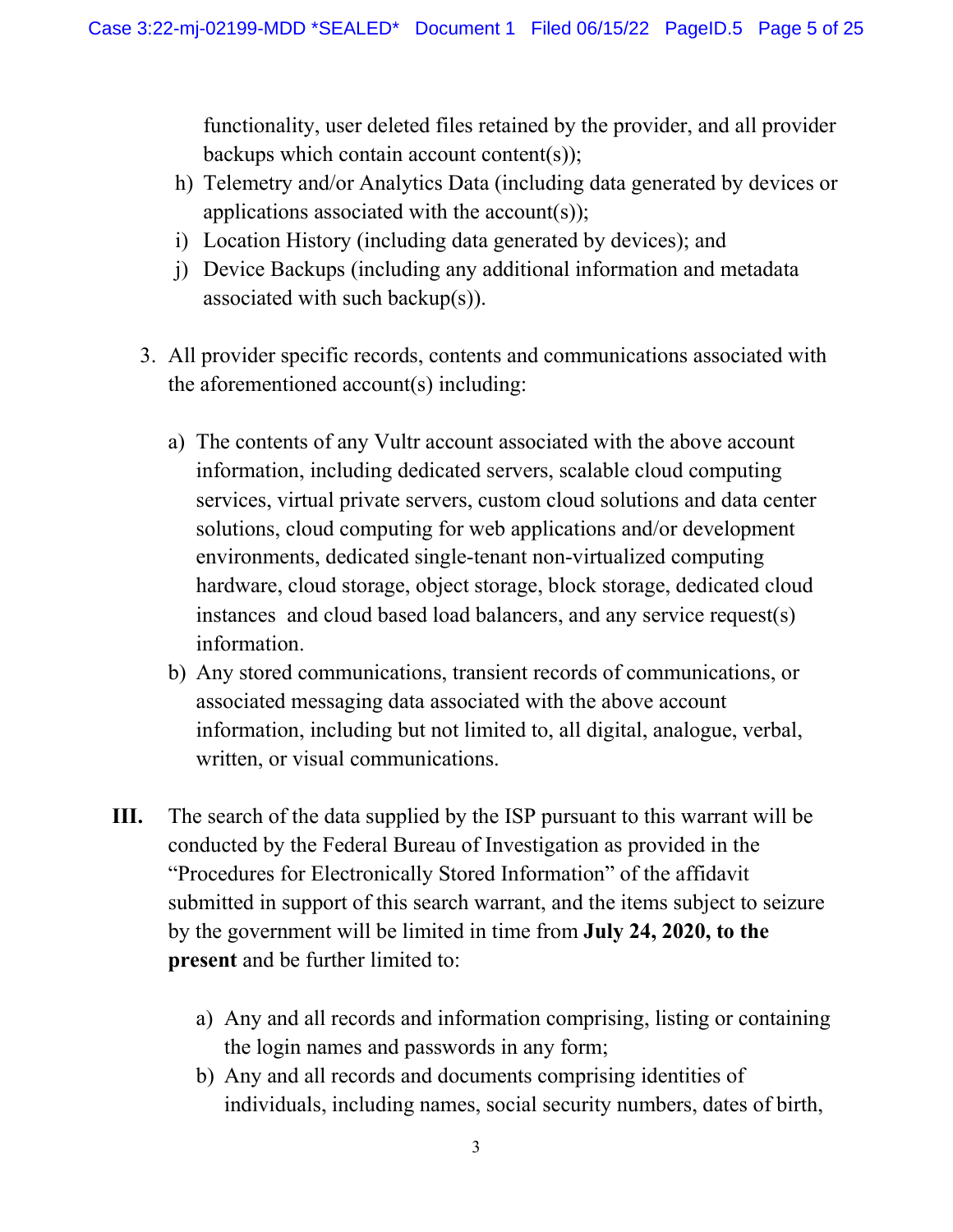official state or government issued driver's licenses and/or identification numbers, alien registration numbers, government passport numbers, employer or taxpayer identification numbers, unique biometric data, such as fingerprint, voice print, retina or iris image, or other unique physical representation, unique electronic identification number, address, or routing code; or telecommunication identifying information or access device;

- c) Any and all items that would tend to identify persons who acted as facilitators or co-conspirators in acts of violations of Title 18 United States Code, Sections 1030, and 371, and related activity in connection with conspiracy and computer intrusions;
- d) Any and all communications, records, and attachments tending to discuss or establish unauthorized computer intrusions, unauthorized computer attacks, or unauthorized attempts to access a computer;
- e) Any and all communications, records, and attachments tending to discuss or establish the use of hacking tools, malicious files or software, or hacking methods and techniques that enable the user to gain unauthorized access to a computer;
- f) Any and all communications, records, and attachments tending to discuss or establish any payment for services or equipment used to establish, administer and/or operate a botnet;
- g) Any and all communications, records, and attachments tending to discuss or establish any payment for a botnet providing proxy services;
- h) Any and all communications, records, and attachments tending to discuss or establish theoperation of the RSocks botnet and proxy service;
- i) Any and all communications, records, and attachments tending to identify or locate the user(s) of the subject accounts to be searched, as well as the users of electronic accounts and computers associated with the nicknames and names of any co-conspirators involved in the activities described in  $III(a)-(g)$  above;
- j) Any and all communications, records, and attachments that provide context to any communications, records, and attachments described above, such as electronic communications sent or received in temporal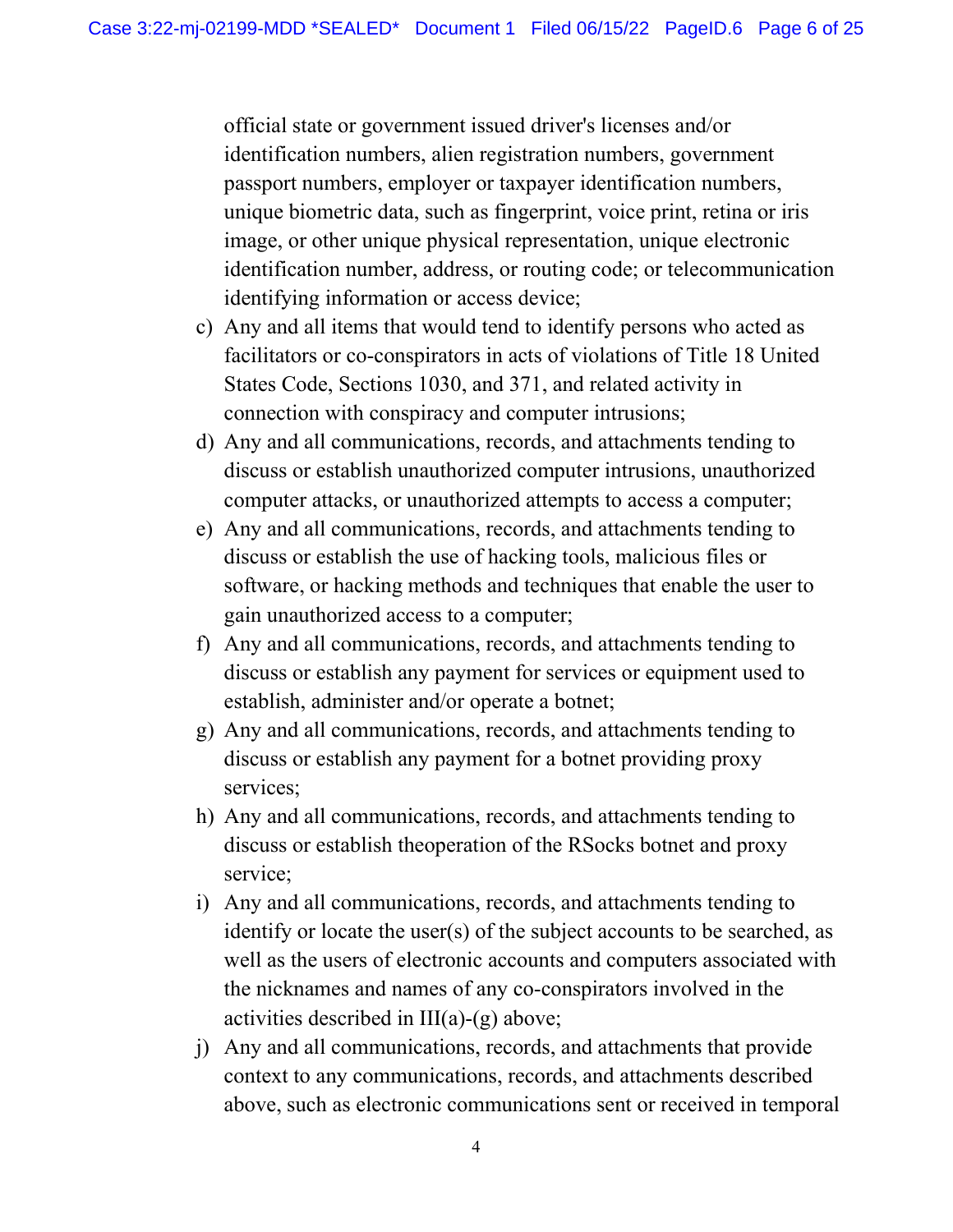proximity to any relevant electronic communications and any electronic communications tending to identify the user(s) of the accounts to be searched; and

k) Data identifying other accounts linked to the subject account(s) by cookie values, SMS, Recovery, Android device, Apple device, other mobile device, secondary email, phone number, or IP address.

**which are evidence of violations of 18 U.S.C. § 1030 (unlawful access of a computer) and 371 (conspiracy).**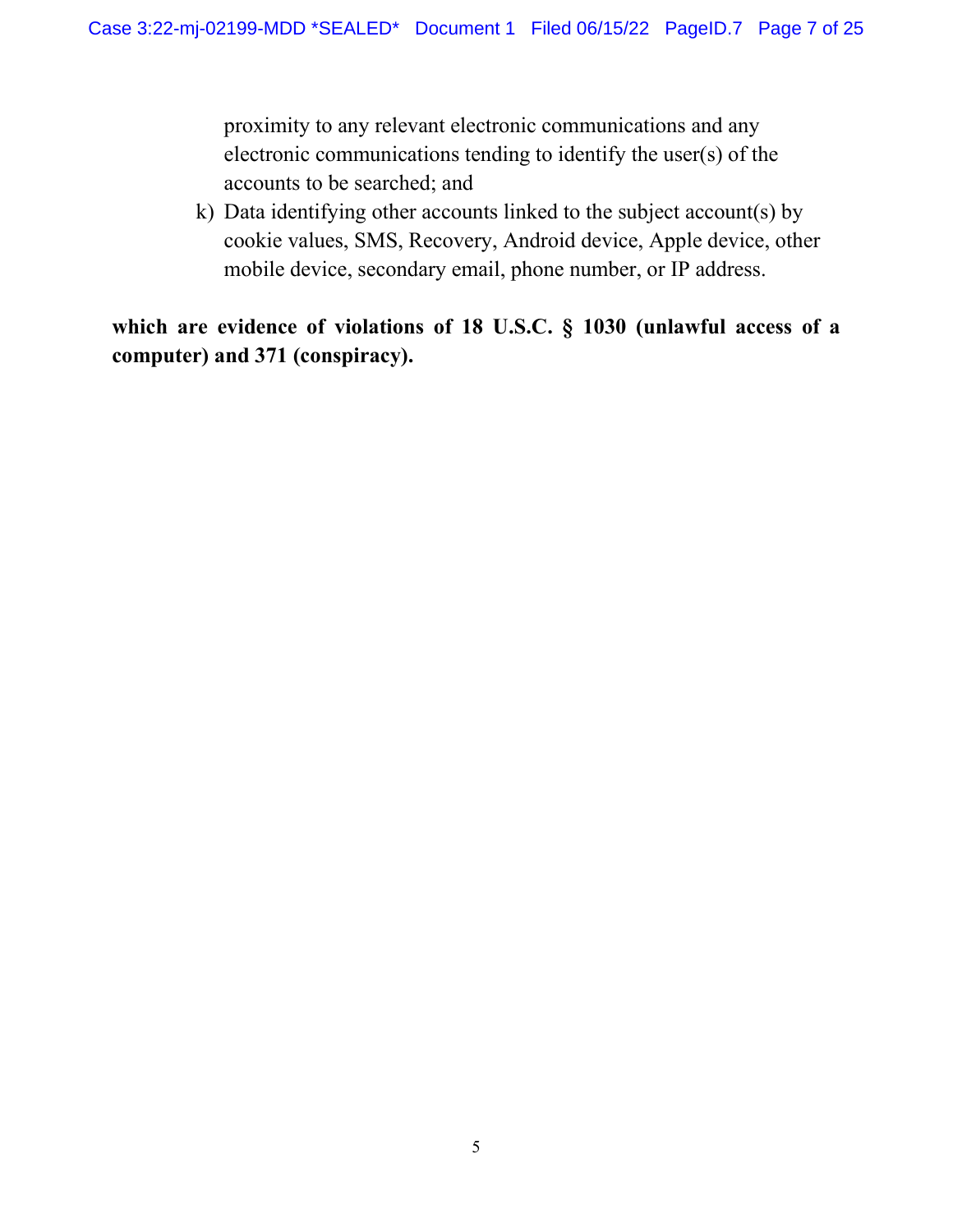# **AFFIDAVIT IN SUPPORT OF APPLICATION FOR SEARCH WARRANT**

I, Charles Chabalko, being duly sworn, hereby depose and state as follows:

1. This affidavit is in support of an application by the United States of America for a search warrant under the Electronic Communications Privacy Act, in particular 18 U.S.C. §§ 2703(a), 2703(b)(1)(A) and 2703(c)(1)(A), for Internet Service Provider ("ISP") The Constant Company, LLC (d.b.a Vultr), hereinafter referred to as "Vultr" (as described in Attachment A), to search for records and data in and related to the following account (the "**subject account**") for items that constitute evidence of violations of federal criminal law, namely, Title 18, United States Code §§ 1030 (computer intrusion) and 371 (conspiracy), as well as contraband, fruits of the crimes, and property used as a means of committing the crimes (as described in Attachment B):

- Vultr account associated with the following IP addresses during the specified timeframes:
	- o IP Address 95.179.244.201 (from June 14, 2021 19:33:03 UTC to June 13, 2022 05:55:55 UTC)
	- o IP Address 45.63.42.37 (from June 14, 2021 19:33:03 UTC to June 13, 2022 05:55:55 UTC)

2. As noted in paragraph 16, agents received authorization to search the **subject account** in July 2020. Since that time, the conspirators involved in operating the criminal botnet continue to use the **subject account** as a critical piece of the botnet's infrastructure. For example, as described more fully below, the **subject account** hosts the botnet's web-based storefront, where customers can purchase access to the botnet, allowing them to route their internet traffic through hacked devices.

# **Training and Experience**

3. I am a Special Agent of the Federal Bureau of Investigation (FBI) and have been so employed since March 2003. I am currently assigned to a cyber squad in the San Diego Field Division. My current responsibilities include investigating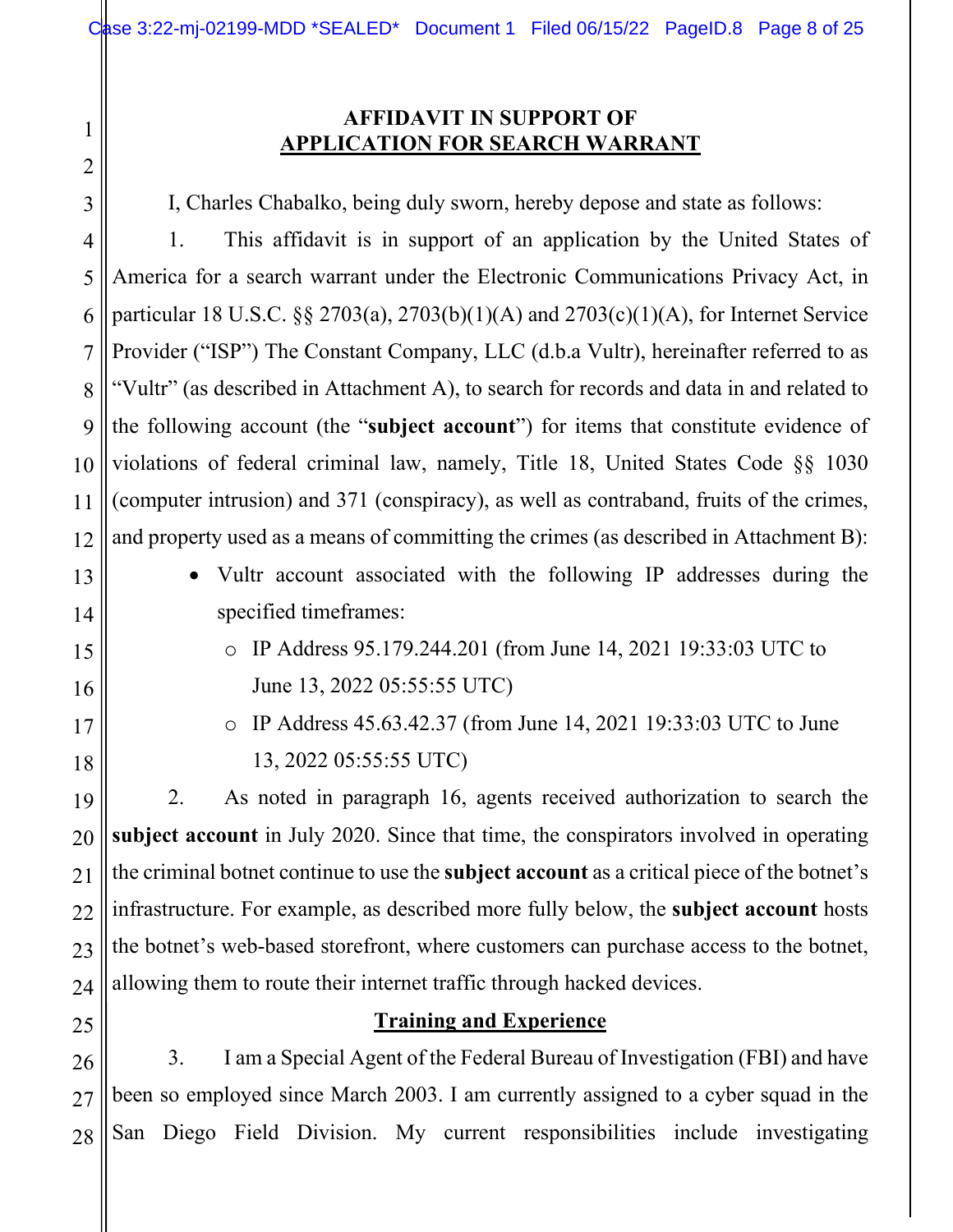1 2 3 4 5 6 7 8 9 10 cybercrimes, such as computer intrusions (commonly referred to as hacking), Distributed Denial of Service attacks, Internet fraud and the use of malicious code. I have received training in conducting such cyber-based investigations, as well as training covering, among other things, hacker techniques and cyber security. Based on this training and experience, and in consultation with other special agents and supervisors with decades of experience, I am familiar with the manner in which persons engaged in cybercrimes operate; the manner in which cybercrimes are perpetrated; certain techniques, methods, or practices commonly used by persons engaged in cybercrime activity; and indicia of cybercrime activity. This training and experience form the basis for opinions I express below.

11 12 13 14 15 16 17 18 19 4. The facts set forth in this affidavit are based on my own personal knowledge; knowledge obtained from other individuals during my participation in this investigation, including other law enforcement officers; interviews of victims; my review of documents and computer records related to this investigation; communications with others who have personal knowledge of the events and circumstances described herein; and information gained through my training and experience. Because this affidavit is submitted for the limited purpose of establishing probable cause in support of the application for a search warrant, it does not set forth each and every fact that I or others have learned during the course of this investigation.

# 20

21

22

23

24

25

# **Statement of Probable Cause**

# **Background of Vultr**

5. Vultr is a Managed Hosting Services Provider with its corporate office located at 319 Clematis Street, Suite 900, West Palm Beach, FL 33401, that provides Internet-based computing services, including dedicated servers, cloud computing services, virtual storage solutions, virtual private servers, and data center solutions.

26 27 6. As set forth below, the subjects of this investigation are using the **subject account** to conduct the criminal activity.

28

//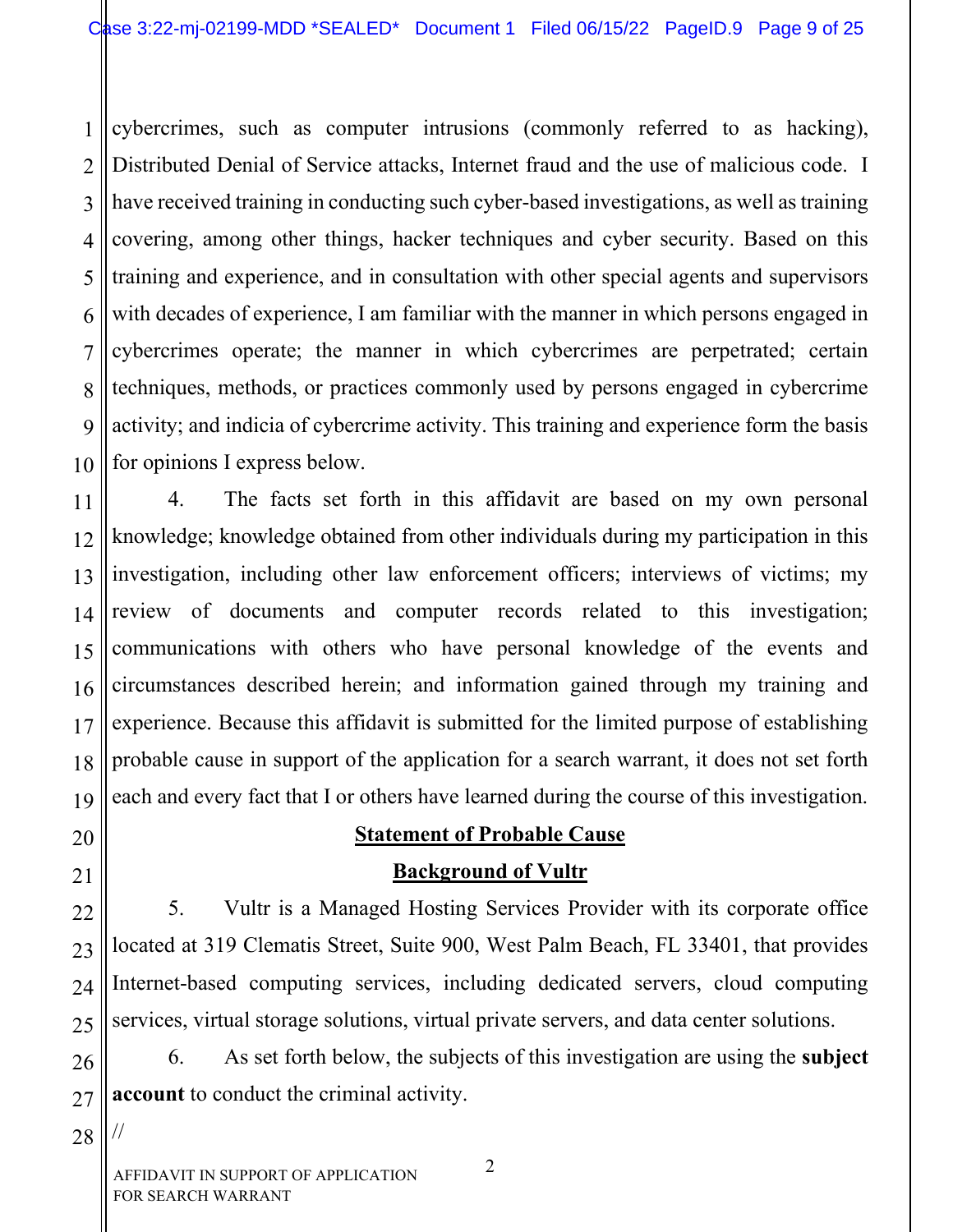1 2

3

4

5

6

7

8

9

10

11

# **Overview of Scheme Under Investigation**

7. This investigation involves what is known as a botnet. A botnet is a group of compromised or infected computers connected in a coordinated fashion and typically used for malicious purposes. Each compromised computer or device in a botnet is known as a bot and is infected or compromised without the owner's knowledge or consent. The bots are controlled by one or more Command and Control (C2) servers and can be used for a variety of nefarious purposes, including to transmit malware,<sup>1</sup> to send spam email or phishing<sup>2</sup> campaigns, to launch cyber-attacks such as Distributed Denial of Service (DDoS) attacks,<sup>3</sup> to conduct large scale attacks against authentication services, also known as credential stuffing, and to route or proxy Internet traffic to hide or obfuscate its true source.

12 13 14 15 16 17 18 8. The botnet in this case is being used as a proxy service. An internet proxy server is a computer that acts as an intermediary between two other computers: an endpoint device and another computer from which a user or client is requesting a service. When used for nefarious purposes, a proxy provides anonymity for the user and allows the criminal to appear to come from inaccurate locations. Every device that connects to the Internet (for example, a computer) has an IP address.<sup>4</sup> A proxy is a different IP address assigned to a different device (in this case belonging to an unwitting

24 25 <sup>2</sup> A Distributed Denial of Service attack occurs when multiple systems flood the bandwidth or resources of a targeted system, usually one or more web servers.

<sup>19</sup> 20 21 <sup>1</sup> Short for "malicious software," malware refers to software applications designed to damage or conduct other unwanted actions on a computer system. Common examples of malware include viruses, worms, and trojans.

<sup>22</sup> 23 <sup>2</sup> Phishing is a type of social engineering where an attacker sends a fraudulent message designed to trick a person into revealing sensitive information to the attacker or to deploy malicious software on the victim's infrastructure like ransomware, typically by impersonating a trusted or known entity.

<sup>26</sup> 27 28 <sup>4</sup> An Internet Protocol (IP) address is a unique series of numbers that identifies computing devices connected to the Internet. Using IP addresses, it is possible to determine, within limits, the physical locations of such devices. Knowledgeable cybercriminals, however, often hide their true IP addresses and locations through a variety of methods, including by using a proxy service.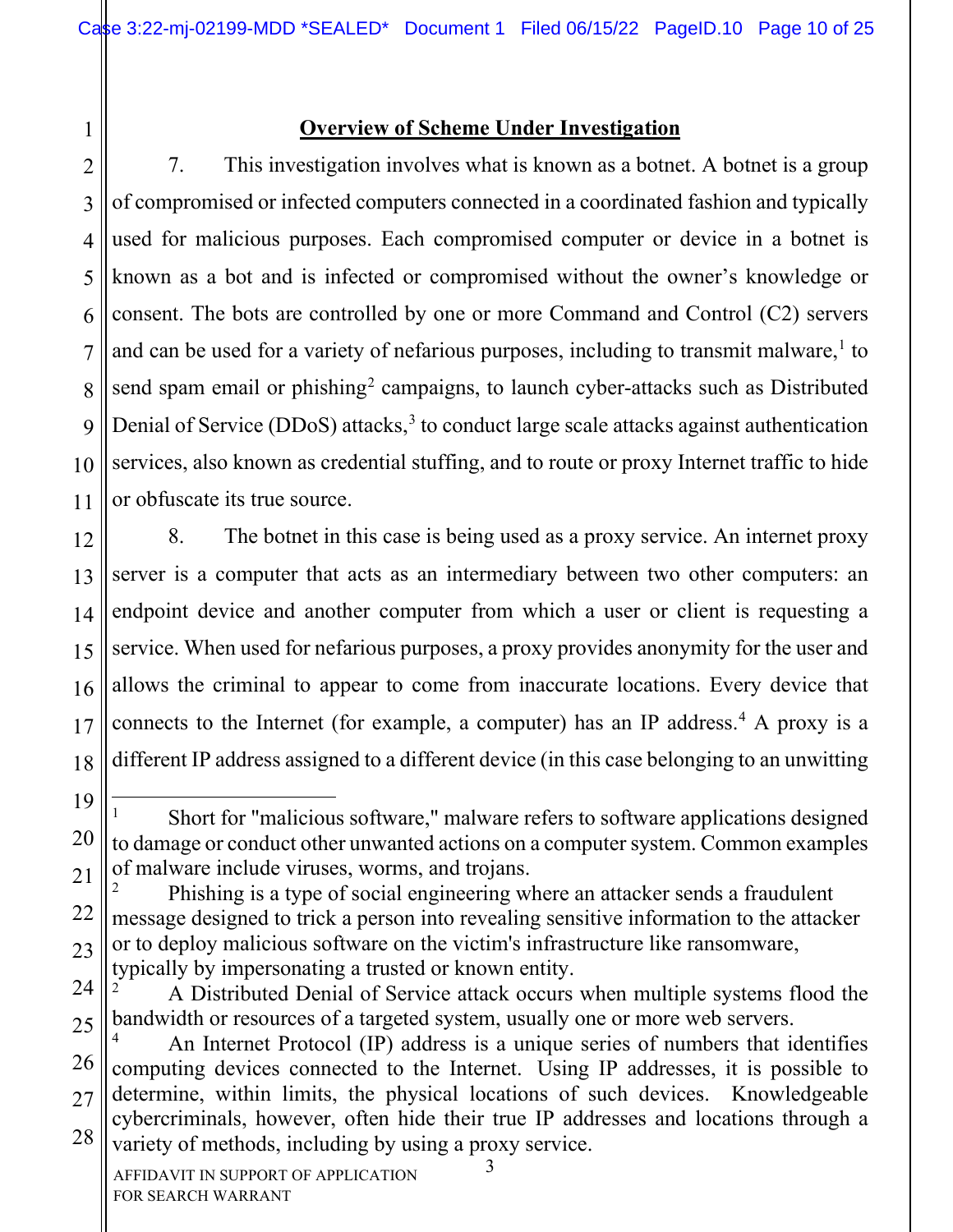1 2 3 4 third party, that is, a victim) that a user employs to hide himself. In this way, the user's Internet activity appears to come from the proxy IP address, not the user's true IP address. While there are legitimate security reasons to use a proxy service, proxies are commonly used by cybercriminals to hide their identities.

9. In or about late 2016, the FBI opened an investigation into a proxy service known as RSOCKS. A legitimate proxy service provides proxy IP addresses to its clients for a fee. Typically, the proxy service provides access to IP addresses that it leases from Internet service providers. Rather than offer proxies that RSOCKS has leased, RSOCKS offers its clients access to IP addresses assigned to devices that have been hacked; the owners of these devices have not given the RSOCKS operator(s) authority to access their devices in order to use their IP addresses and route Internet traffic.

13 14 15 16 17 18 19 20 10. Specifically, the RSOCKS botnet initially targeted Internet of Things ("IoT") devices, primarily running Linux-based operating systems. IoT devices include a broad range of devices—including industrial control systems, wireless radio links, time clocks, routers, audio/video streaming devices, Raspberry Pi micro-computers, and smart garage door openers—that are connected to and can communicate over the Internet. Because they are connected to the Internet, these devices are assigned IP addresses. Since early 2018, the RSOCKS botnet has expanded into compromising additional types of devices, including Android devices and conventional computers.

11. A cybercriminal who wants to utilize the RSOCKS platform can use a web browser to navigate to the RSOCKS.net domain<sup>5</sup> which resolves to a web-based storefront.<sup>6</sup> The website allows the customer to pay to rent access to a pool of proxies

5

6

7

8

9

10

11

12

21

22

23

<sup>25</sup> 26 27 <sup>5</sup> A domain name is a simple, easy-to-remember way for humans to identify computers on the Internet, using a series of characters (e.g., letters, numbers, or other characters) that correspond with a particular IP address. For example, "usdoj.gov" and "usps.com" are domain names.

<sup>28</sup> The term storefront simply refers to a public website that allows users to purchase access to the botnet.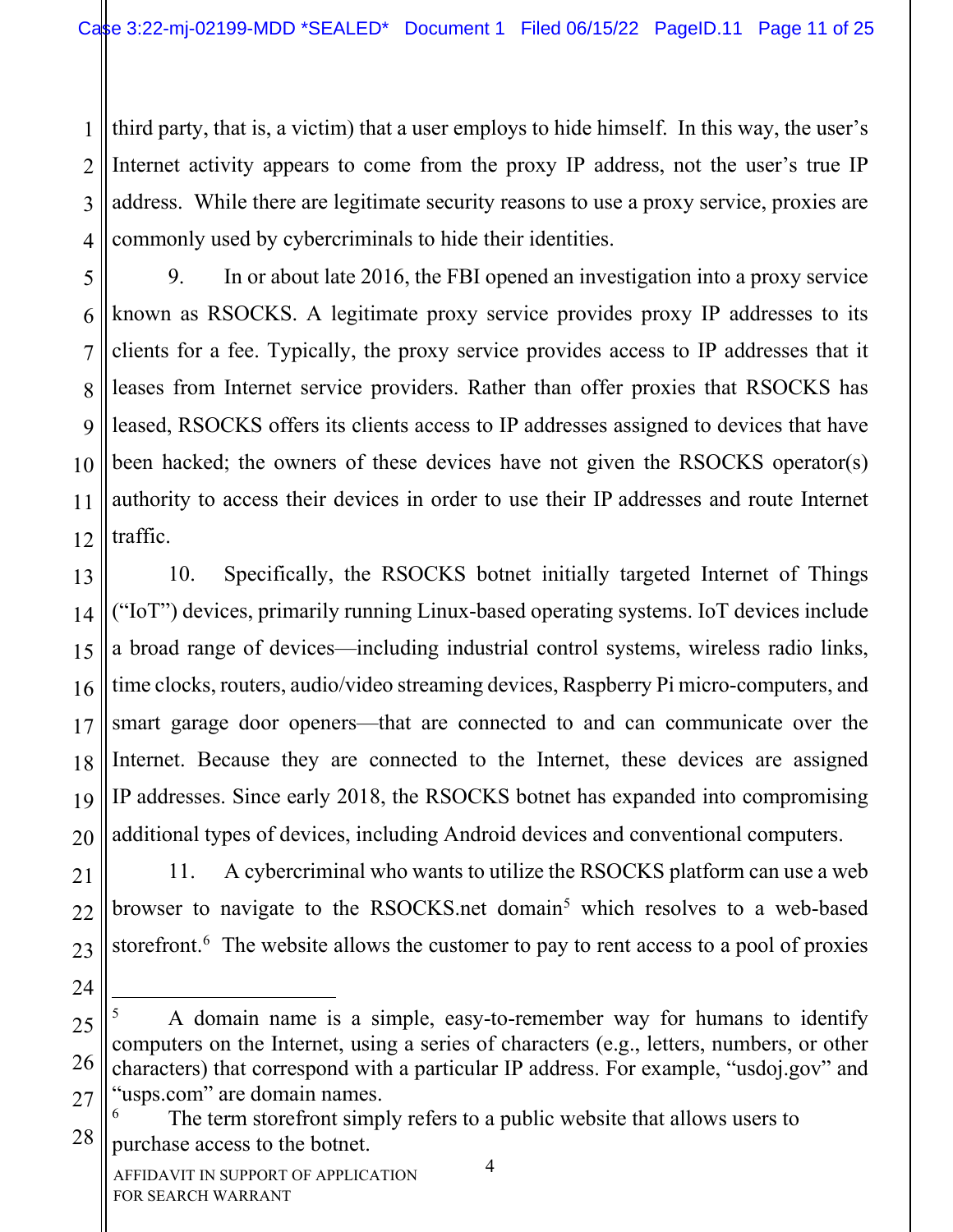1 2 3 4 5 for a specified daily, weekly, or monthly time period. The cost for access to a pool of RSOCKS proxies has historically ranged from \$30 per day for access to 2,000 proxies to \$200 per day for access to 90,000 proxies. When a user navigates to the RSOCKS.net domain name in their web browser, they are routed through the **subject account** to access the storefront.

6 7 8 9 10 11 12 13 14 15 16 17 18 19 20 21 22 23 24 12. Once access is purchased, the customer can download a list of IP addresses and ports associated to one or more of the botnet's C2 servers. Customers obtain this information through the storefront website RSOCKS.NET and several additional domains -- including RSDAILI.COM and RSNEW2.CN, which are Chinese-language versions of the storefront -- all of which are hosted by the **subject account**. The **subject account** also hosts other domains that facilitate the operation of the RSOCKS botnet, including PROXY.LINK, RSDATAGATE.COM, and RS-PROXY.NET. For example, the domains PROXY.LINK and RSDATAGATE.COM provide the lists of C2 IP addresses and corresponding ports which enable customers of the botnet to route their Internet traffic through the compromised victim devices to mask or hide the true source of the traffic. For each proxy package purchased, the customer can connect to hundreds of proxies simultaneously and auto-rotate through additional victims compromised devices based on specified time intervals. Based on my training and experience, the users of this type of proxy service are likely using it to enable large scale attacks against authentication systems, commonly known as credential stuffing, <sup>7</sup> which allow cybercriminals to obtain access to legitimate users' online accounts, such as social networking and email accounts, which are often used in furtherance of additional criminal activity. Users may also use this type of proxy service to anonymize themselves when sending malicious email, such as phishing messages or when utilizing

<sup>27</sup> 28 <sup>7</sup> Credential stuffing is a type of cyberattack in which the attacker collects stolen account credentials, typically consisting of lists of usernames and/or email addresses and the corresponding passwords (often from a data breach), and then uses the credentials to gain unauthorized access to user accounts through large-scale automated login requests directed against a web application.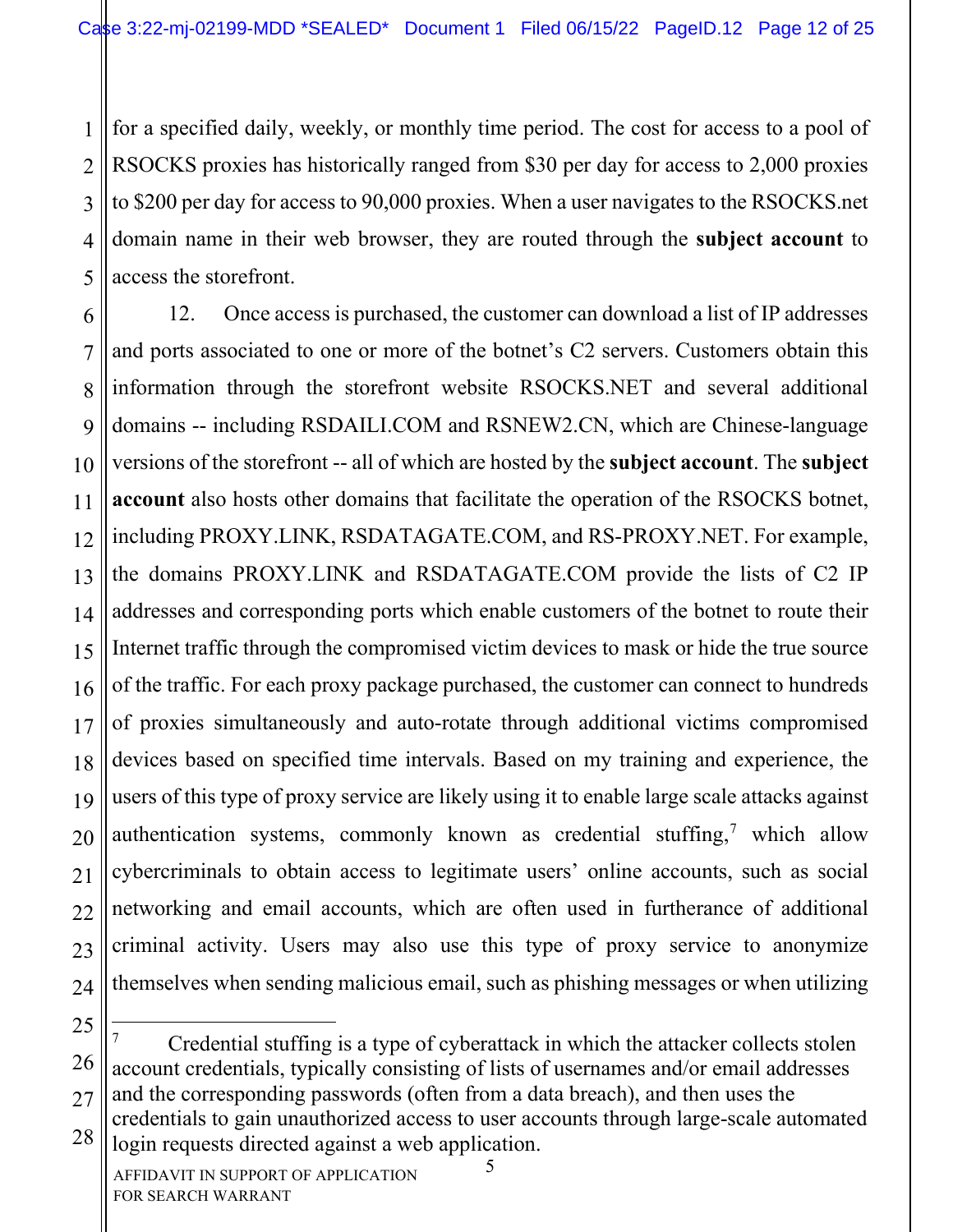1 2 compromised social media accounts and other technology platforms in order to subvert identification by law enforcement.

3 4 5 6 7 8 9 10 11 12 13 14 15 13. In early 2017, the RSOCKS website advertised approximately 225,000 proxy nodes available to customers. Through undercover purchases, FBI investigators obtained access to the RSOCKS botnet in order to identify its backend infrastructure and its victims. By late January 2017, investigators had identified approximately 75,000 compromised victim devices throughout the world with numerous devices located within San Diego County. Through analysis of victim devices, investigators determined that the RSOCKS botnet compromises the victim device by conducting brute force attacks.8 The RSOCKS C2 servers then maintain a persistent connection to the compromised device. Based on investigative activity to date, investigators have identified over 900,000 unique victim IP addresses/devices worldwide. Compromised devices have included, but are not limited to, wireless radio links, time clocks, networking equipment, audio/video streaming devices, Raspberry Pi micro-computers, smart garage door openers, and many other IoT devices.

16

17

18

19

20

21

22

23

24

### **Victim Identification**

14. Investigators have interviewed twelve RSOCKS botnet victims within Southern California with six of the victims located in San Diego County. Several large public and private entities have been victims of the RSOCKS botnet, including a university, a hotel, a television studio, an electronics manufacturer, as well as home businesses and individuals. All of the victims contacted advised investigators that they did not give permission, consent, or authorization for remote access to their devices. Two of the victims had previously been notified by their Internet Service Providers that botnet activity was detected on their IP addresses. Several of the victims stated they observed performance degradation of their compromised devices and could not identify

<sup>27</sup> 28 A brute force attack is a trial-and-error method used to obtain information such as a user password or personal identification number (PIN). In a brute force attack, automated software is used to generate a large number of consecutive guesses as to the value of the desired data.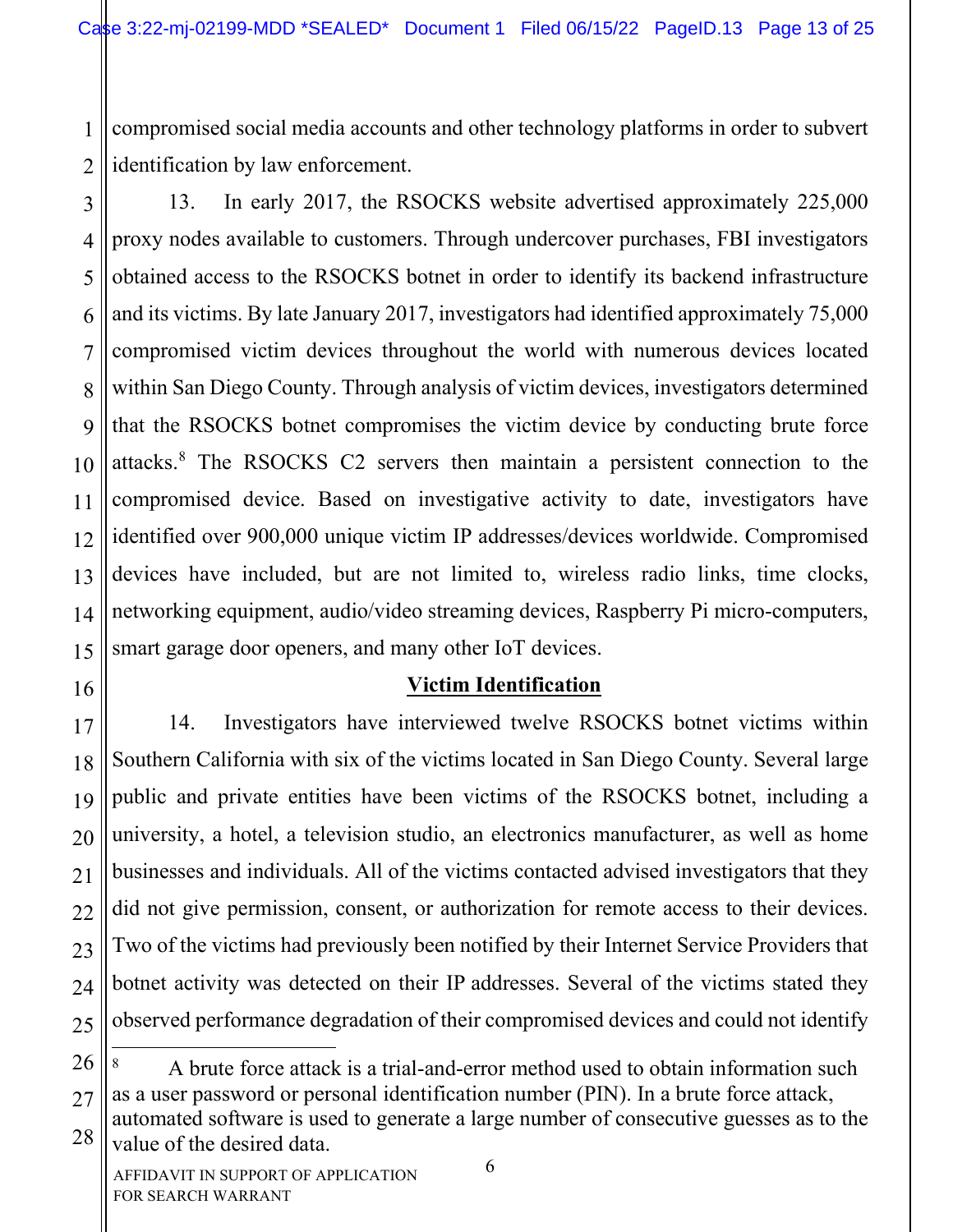1 2 3 the cause. At three of the victim locations, with consent, investigators replaced the compromised devices with government-controlled computers (i.e., honeypots),<sup>9</sup> and all three were subsequently compromised by known RSOCKS C2 server IP addresses.

4

23

24

25

26

#### **Probable Cause as to the Subject Account and Prior Search**

5 6 7 15. Investigators conducted open-source queries of the RSOCKS.NET domain and learned that the RSOCKS storefront RSOCKS.NET has been hosted by the **subject account** since as early as August 2, 2019.

8 9 10 11 12 13 16. On July 22, 2020, Magistrate Judge Michael S. Berg authorized a search of the **subject account** (20MJ2946), and agents executed that search warrant on July 24, 2020. The forensic analysis of data from the **subject account** confirmed the connection to additional RSOCKS-related domains and services which operate botnet infrastructure. Investigators confirmed that the primary purpose of the **subject account** is to continue the operation of the RSOCKS storefronts and related botnet infrastructure.

14 15 16 17 18 17. Forensic analysis of data from the **subject account** resulted in identification of detailed access logs which demonstrate an ongoing pattern of access to the RSOCKS botnet storefront both by customers who subscribe to the botnet and suspected administrators. Agents were also able to obtain log files which demonstrate the ongoing maintenance of the botnet infrastructure.

19 20 21 22 18. On June 13, 2022, investigators conducted additional open-source queries on the domain name RSDATAGATE.COM which was contained in data produced from search warrant 20MJ2946 and confirmed that the domain name remained hosted on the **subject account**.

19. Based on the foregoing, I believe there is probable cause to conclude that the **subject account** hosts the RSOCKS storefront and other botnet infrastructure. I believe that there is probable cause to conclude that evidence of the continued criminal

<sup>27</sup> 28 A honeypot is a computer that is set up to act as a decoy to lure cyber attackers. In this case, the investigators' computer was set up to act as (mimic) IoT devices that were already compromised by the RSOCKS botnet.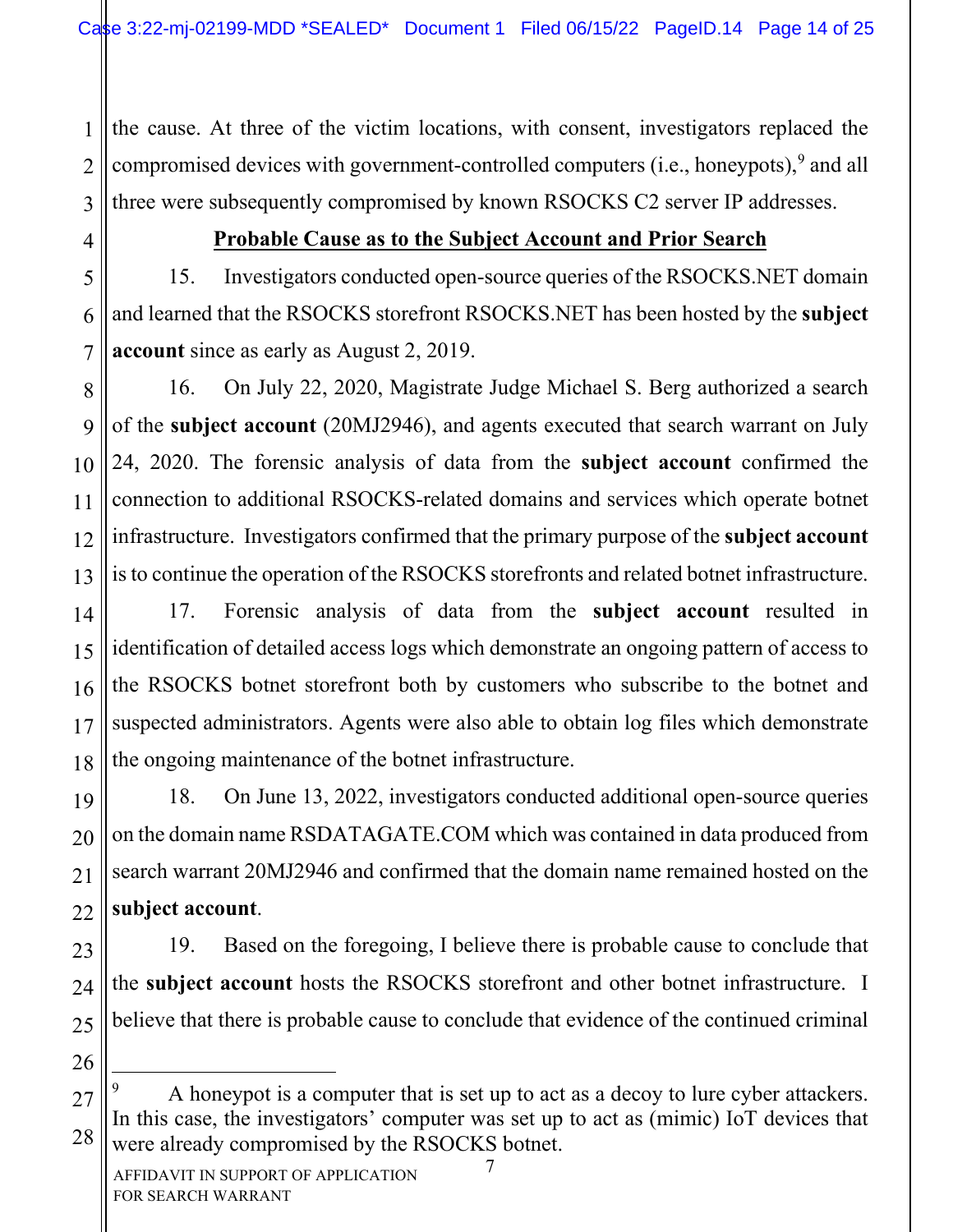1 2 3 4 activity will be found in the **subject account**, including evidence since July 24, 2020, of the manner and means by which the botnet is operated, information regarding additional domain names used to operate the botnet, evidence of ongoing maintenance activity by the botnet operators, and the identity of conspirators.

5

6

7

8

9

10

11

# **GENUINE RISKS OF DESTRUCTION OF EVIDENCE**

20. Based upon my experience and training, and the experience and training of other agents with whom I have communicated, electronically stored data can be permanently deleted or modified by users possessing basic computer skills. In this case, only if the user of the **subject account** or a coconspirator with access to the **subject account** receives advance warning of the execution of this warrant, will there be a genuine risk of destruction of evidence. If this application and order are placed under seal, I do not believe that the subject account user is likely to destroy evidence.

19

20

21

22

23

24

#### **PRIOR ATTEMPTS TO OBTAIN THIS EVIDENCE**

21. Other than as stated in this affidavit, I am unaware of prior attempts by other federal law enforcement to obtain this data.

### **PROCEDURES FOR ELECTRONICALLY STORED INFORMATION**

#### *Vultr*

22. Vultr (the "ISP"), a Managed Hosting Services Provider, provides ondemand cloud computing platforms with computer information systems to their subscribers. The Vultr cloud storage services allow subscribers to store electronic files on Vultr servers. The Vultr subscribers access their services through the Internet.

23. Subscribers to Vultr electronic communication services use screen names and/or account names during their electronic communications. The screen names may or may not identify the real name of the person using a particular screen name.

25 26 27 28 24. At the creation of an ISP account and for each subsequent access to the account, the ISP logs the IP address of the computer accessing the account. An IP address is a unique address through which a computer connects to the Internet. IP addresses are leased to businesses and individuals by Internet Service Providers.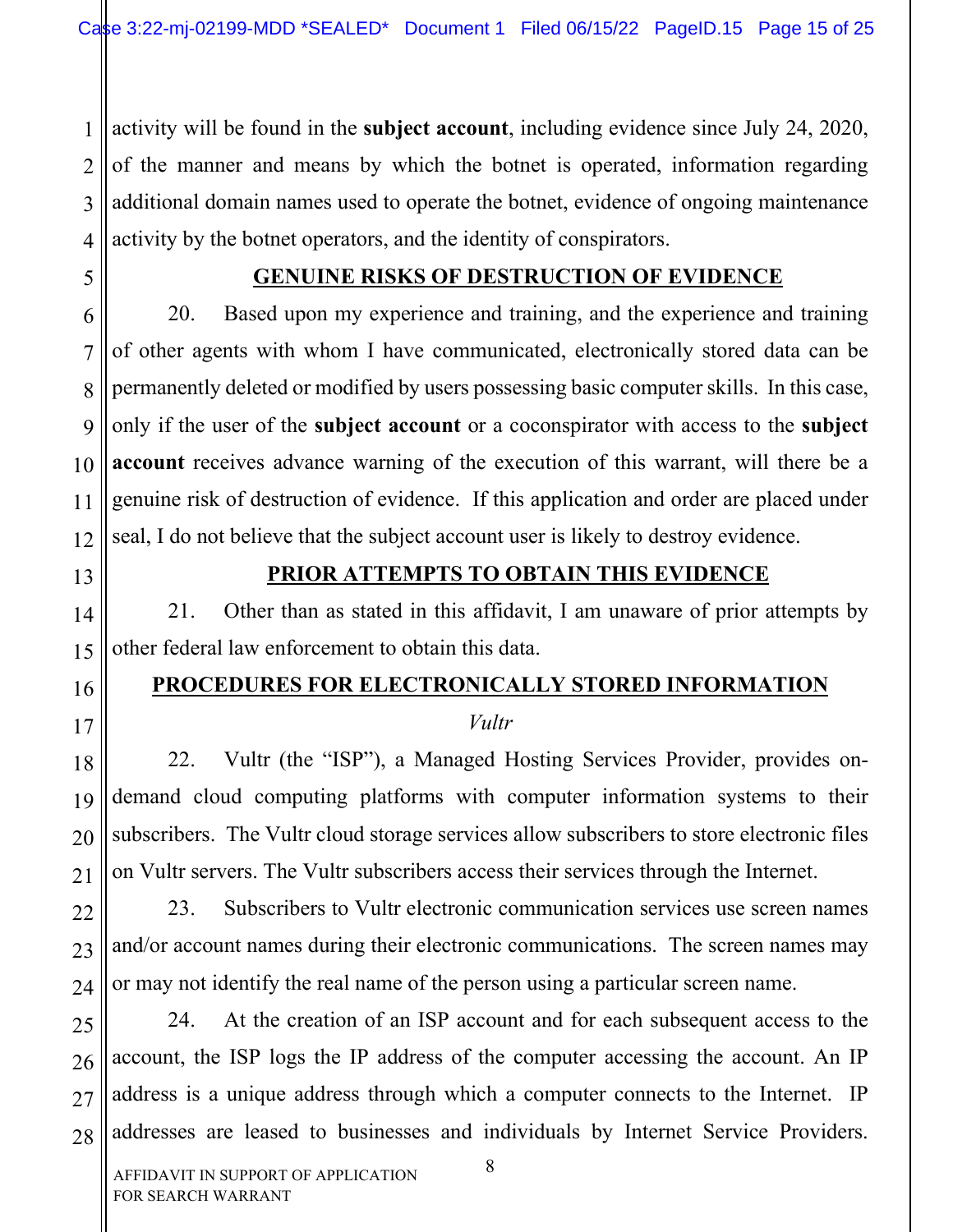1 2 3 4 Obtaining the IP addresses that have accessed a particular electronic account often identifies the Internet Service Provider that owns and has leased that address to its customer. Subscriber information for that customer then can be obtained using appropriate legal process.

# *Procedures for Electronically-Stored Information*

25. Federal agents and investigative support personnel are trained and experienced in identifying communications relevant to the crimes under investigation. The ISPs' personnel are not. It would be inappropriate and impractical for federal agents to search the ISPs' vast computer network for the relevant accounts and then to analyze the contents of those accounts on the ISPs' premises. The impact on each ISP's business would be disruptive and severe.

12 13 14 15 16 17 18 19 20 21 22 23 26. Therefore, I request authority to seize all content, including electronic mail and attachments, stored instant messages, stored voice messages, photographs, and any other content from the subject ISP accounts, as described in Attachment B. In order to accomplish the objective of the search warrant with a minimum of interference with the ISPs' business activities, to protect the privacy of their subscribers whose accounts are not authorized to be searched, and to effectively pursue this investigation, the FBI seeks authorization to allow the ISP to make digital copies of the entire contents of the accounts subject to seizure. Those copies will be provided to me or to an authorized federal agent. The copy will be imaged and the image will then be analyzed to identify communications and other electronic records subject to seizure pursuant to Attachment B. Relevant electronic records will be copied to separate media. The original media will be sealed and maintained to establish authenticity, if necessary.

24 25 26 27 28 27. Analyzing the data to be provided by the ISP may require special technical skills, equipment, and software. It may also be time-consuming. Searching by keywords, for example, often yields many thousands of "hits," each of which must be reviewed in its context by the examiner to determine whether the data is within the scope of the warrant. Merely finding a relevant "hit" does not end the review process.

5

6

7

8

9

10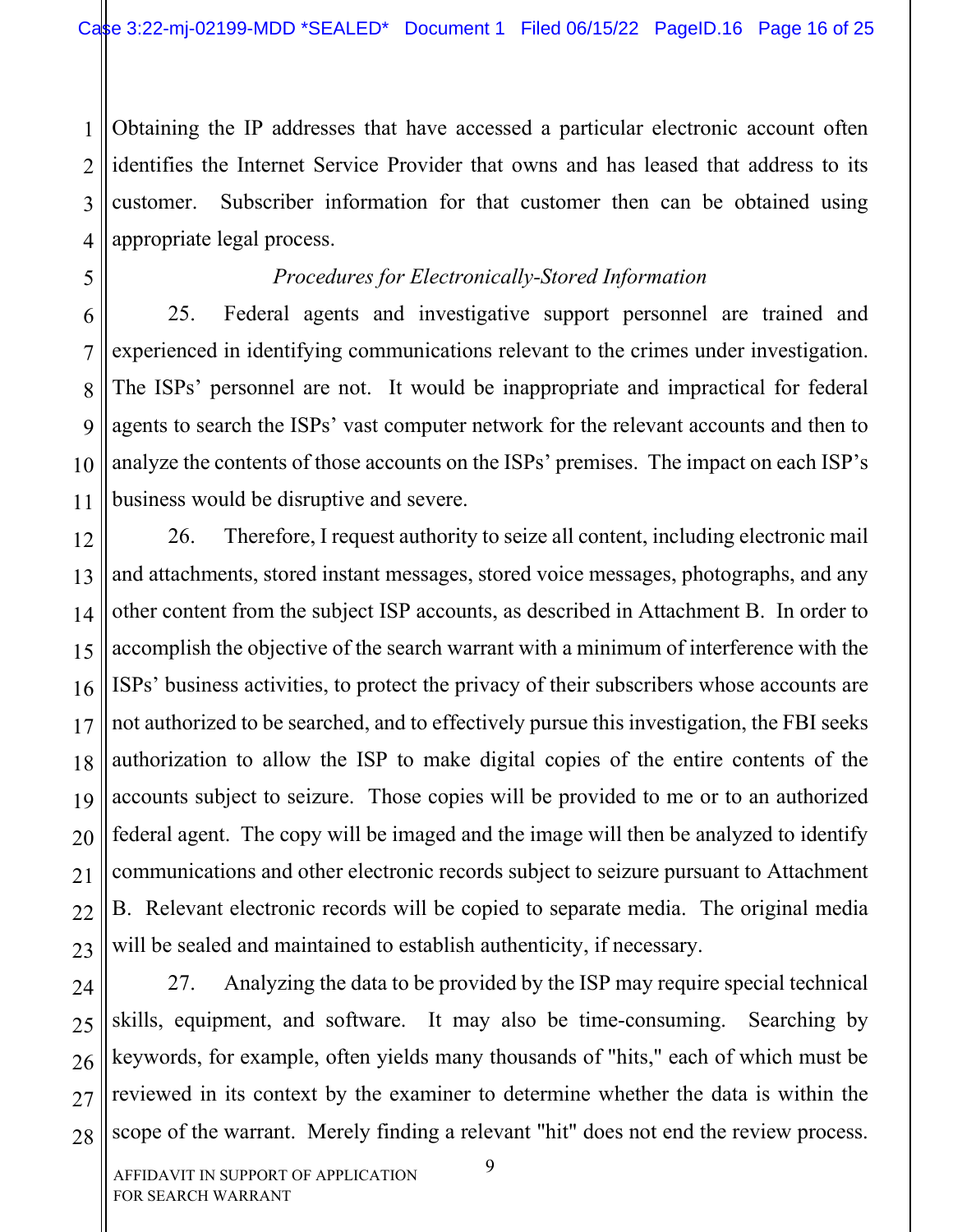1 2 3 4 5 6 7 8 9 10 11 Keyword searches do not capture misspelled words, reveal the use of coded language, or account for slang or typographical errors. Keyword searches are further limited when electronic records are in or use foreign languages. Certain file formats also do not lend themselves to keyword searches. Keywords search text. Attachments to electronic mail messages are often in proprietary formats that do not store data as searchable text. Instead, such data is saved in a proprietary non-text format. And, as the volume of storage allotted by service providers increases, the time it takes to properly analyze recovered data increases dramatically. Internet Service Providers do not always organize the electronic files they provide chronologically, which makes review even more time consuming and may also require the examiner to review each page or record for responsive material.

12 13 14 15 16 17 18 19 28. Based on the foregoing, searching the recovered data for the information subject to seizure pursuant to this warrant may require a range of data analysis techniques and may take weeks or even months. Keywords need to be modified continuously based upon the results obtained and, depending on the organization, format, and language of the records provided by the ISPs, examiners may need to review each record to determine if it is responsive to Attachment B. The personnel conducting the examination of the ISP's records will complete the analysis within ninety (90) days of receipt of the data from the service provider, absent further application to this court.

20 21 22 23 24 29. Based upon my experience and training, and the experience and training of other agents with whom I have communicated, it is necessary to review and seize all electronic communications that identify any users of the subject account and any electronic communications sent or received in temporal proximity to incriminating messages that provide context to the incriminating communications.

25 26 27 30. All forensic analysis of the imaged data will employ search protocols directed exclusively to the identification and extraction of data within the scope of this warrant.

28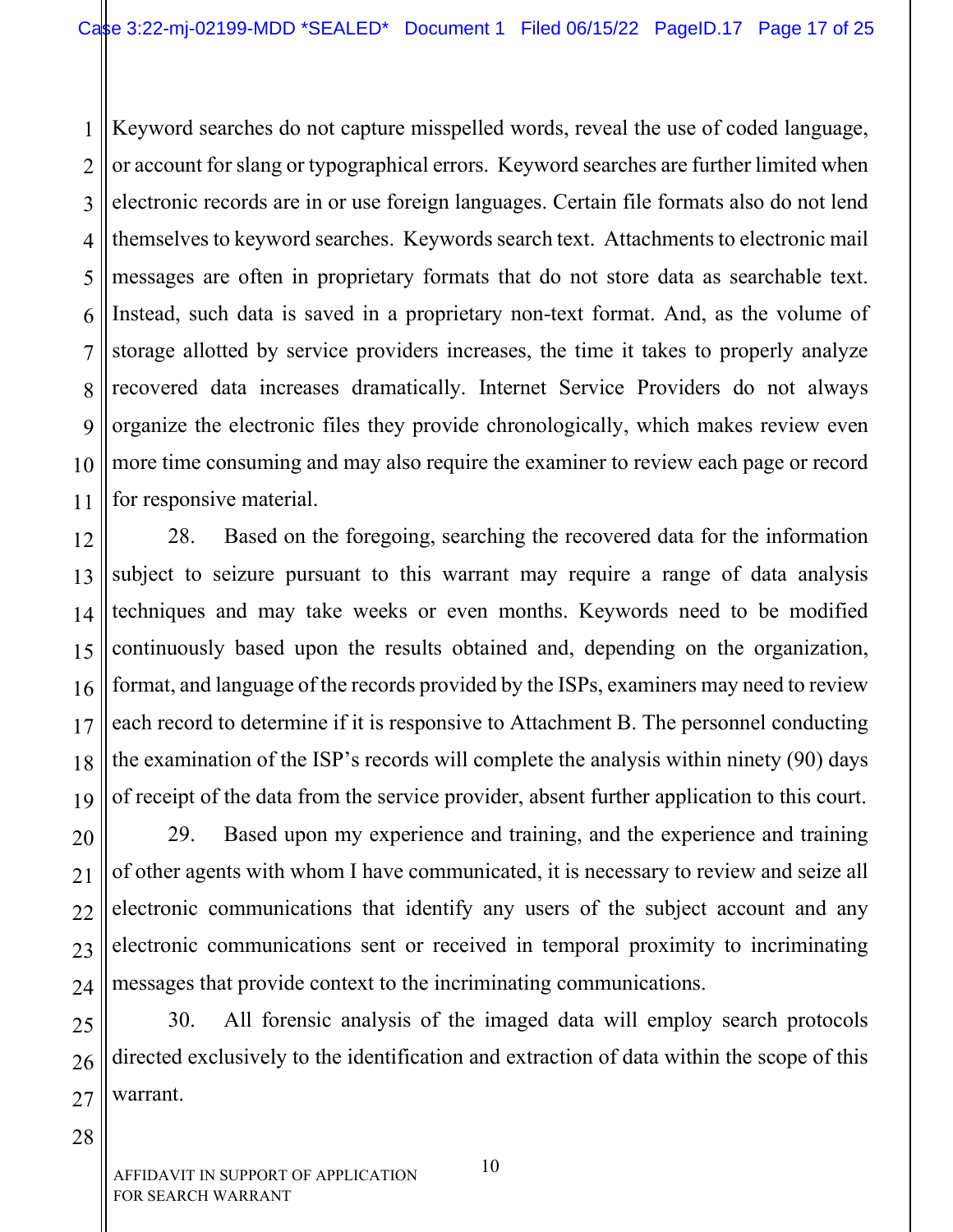### **REQUEST FOR SEALING AND PRECLUSION OF NOTICE**

2 3 4 5 6 7 8 9 10 11 12 31. At this time, I believe that if the subjects I am investigating were to learn the FBI were investigating them, they would take steps to evade prosecution and arrest and would also seek to destroy evidence. Accordingly, I request that this Affidavit, Application, and Order be sealed until further order of the Court. In addition, pursuant to Title 18, United States Code, § 2705(b), it is requested that this Court order the electronic service provider to whom this warrant is directed not to notify anyone of the existence of this warrant, other than its personnel essential to compliance with the execution of this warrant, until **December 9, 2022**, absent further order of the Court. The operators of the botnet reside abroad, including in Russia, and it is anticipated that if the operators became aware of the intent to search the **subject account** they are likely to attempt to destroy or alter data.

13 14 15 16 17 18 19 20 21 22 23 24 25 26 27 // // // // // // // // // // // // // // // //

28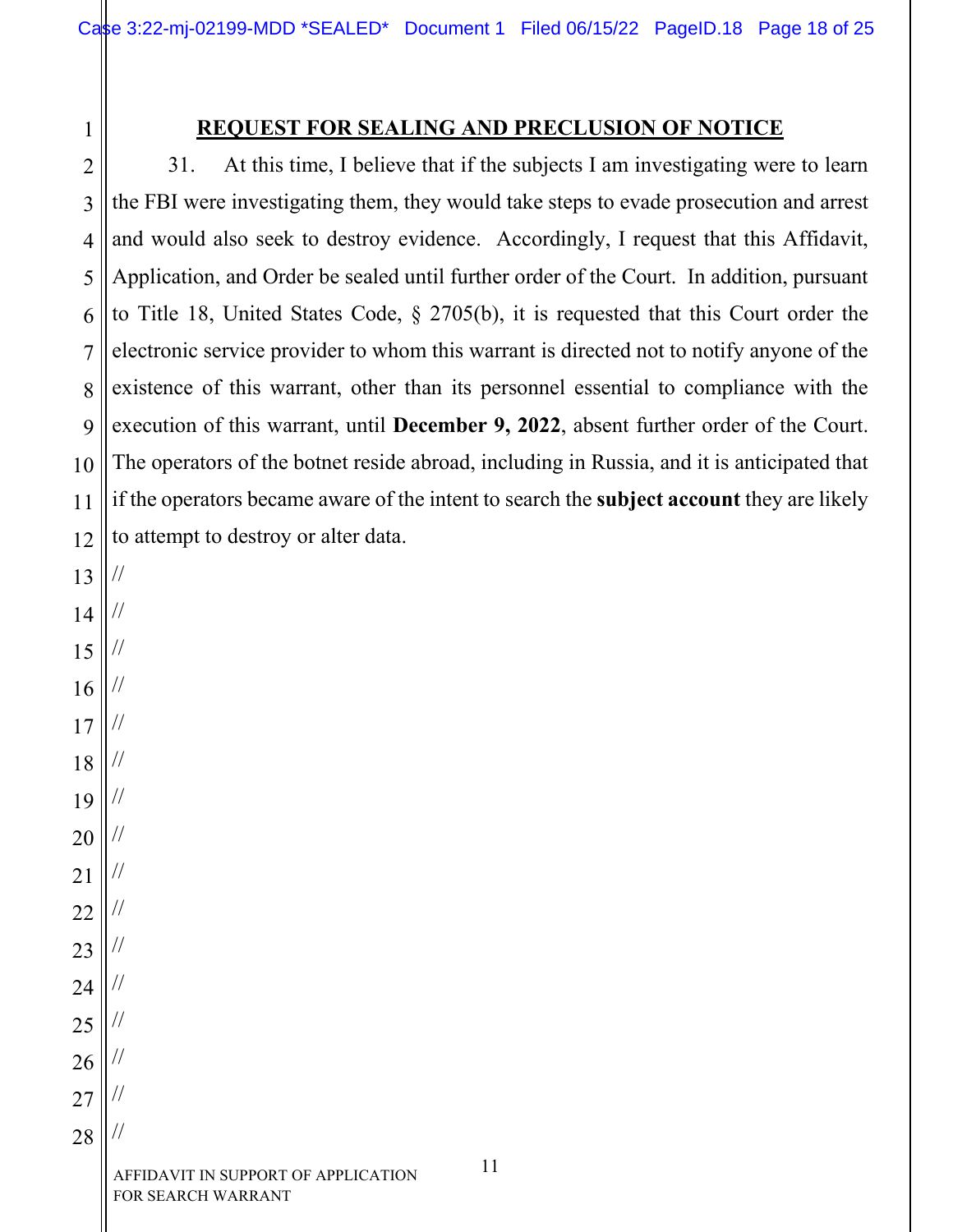# 

#### **CONCLUSION**

32. There is probable cause to believe that there have been violations of federal law, namely, 18 U.S.C. §§ 1030 and 371, and the accounts to be searched as described in Attachment A, will contain records and data identified in Attachment B, including evidence of those crimes, as well as contraband, fruits of the crimes, things otherwise criminally possessed, and property used as a means of committing the crimes.

aucule V. Charles and

 Charles Chabalko Special Agent Federal Bureau of Investigation

Attested to by the applicant in accordance with the requirements of Fed. R. Crim. P. 4.1 by telephone on this 14TH day of June, 2022.

 $\tau_t$ luu D.

 Hon. MITCHELL D. DEMBIN UNITED STATES MAGISTRATE JUDGE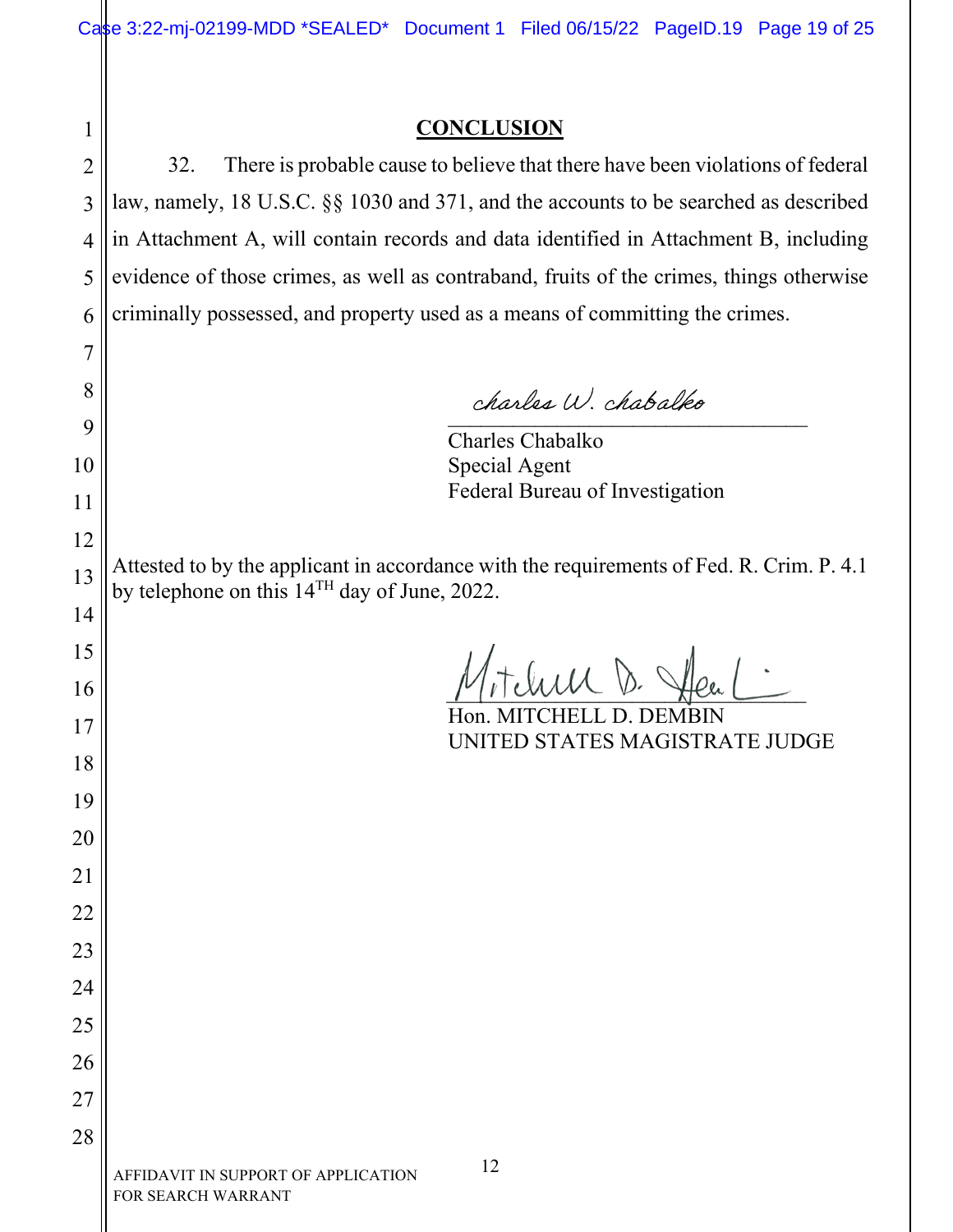# **ATTACHMENT A**

The Constant Company, LLC (d.b.a. Vultr), is a Managed Hosting Services Provider that provides Internet-based computing services, including dedicated servers, cloud computing services, virtual storage solutions, virtual private servers, and data center solutions located, at 319 Clematis Street, Suite 900, West Palm Beach, Florida 33401.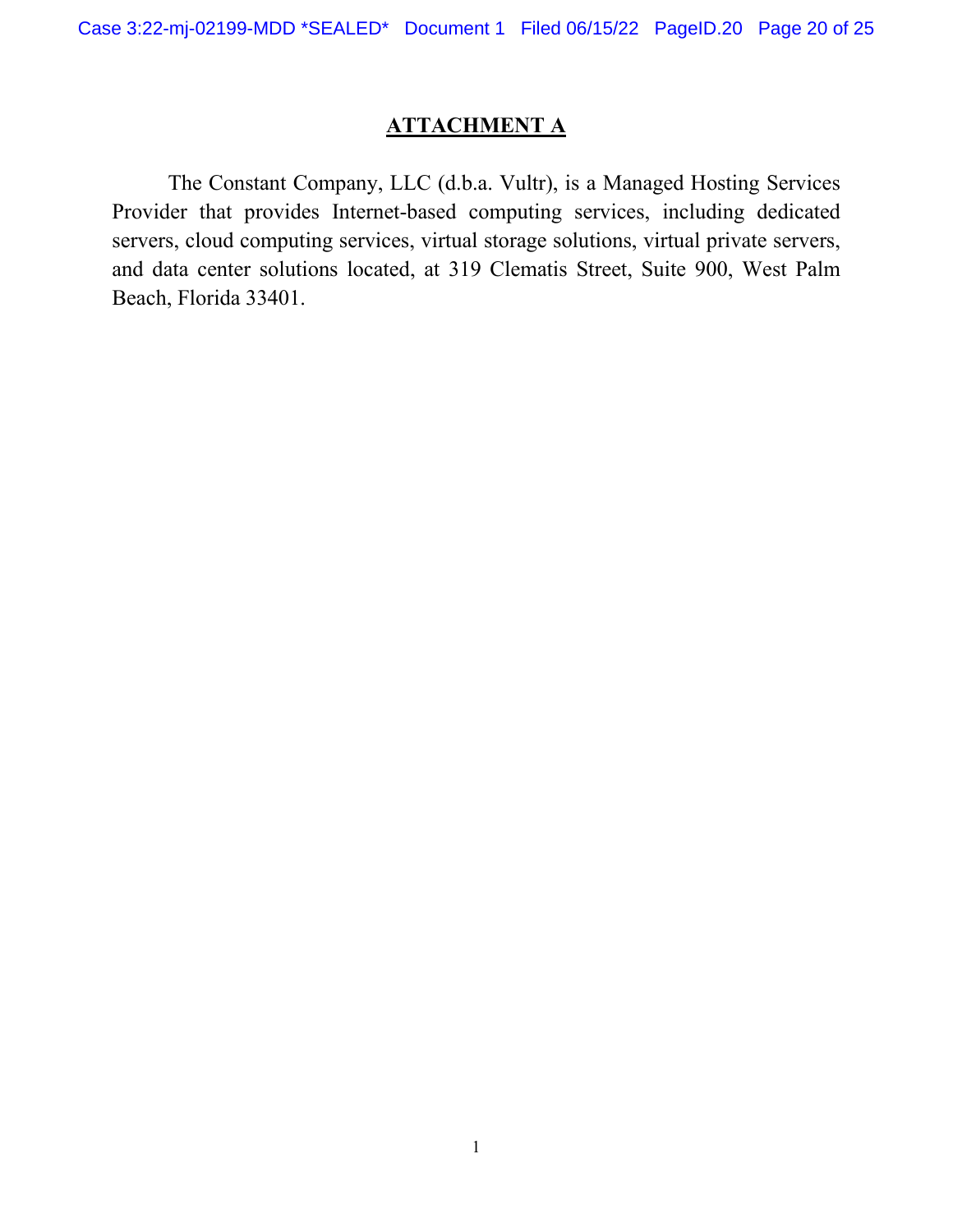# **ATTACHMENT B**

**I.** Service of Warrant

The officer executing the warrant shall permit The Constant Company, LLC (d.b.a. Vultr) ("Vultr"), as custodian of the computer files described in Section II below, to locate the files and copy them onto removable electronic storage media and deliver the same to the officer.

- **II.** Items to be disclosed by Vultr from the account(s) associated with the following IP addresses during the specified timeframes:
	- IP Address 95.179.244.201 (from June 14, 2021 19:33:03 UTC to June 13, 2022 05:55:55 UTC)
	- IP Address 45.63.42.37 (from June 14, 2021 19:33:03 UTC to June 13, 2022 05:55:55 UTC)
	- 1. All records associated with the aforementioned account(s) including:
		- a) Names (including subscriber names, usernames, account names, and/or display names);
		- b) Addresses (including any postal addresses and/or physical addresses);
		- c) Telephone Numbers (including any telephone numbers assigned to or associated with the account(s));
		- d) Session Logs (including session times and durations, Internet Protocol ("IP") addresses and any metadata or device information associated with such events);
		- e) Event Logs (including access logs and event logs demonstrating specific user interactions and events);
		- f) Service Information (including account type, length of service, account creation Internet Protocol ("IP") address and types of products and/or services utilized);
		- g) Billing Information (including means and source of payment associated with the account(s), any associated credit card numbers, bank account numbers, or other payment instruments);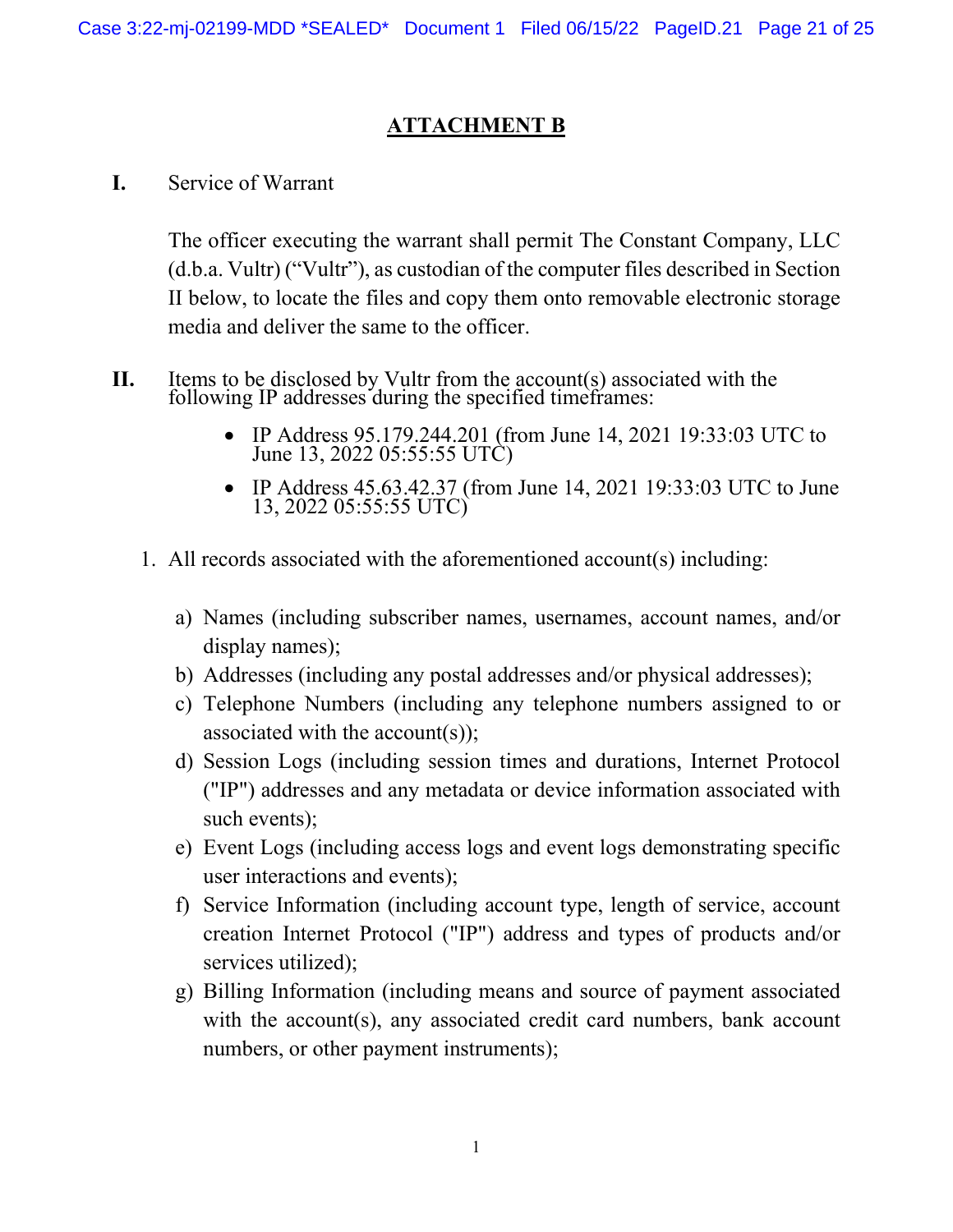- h) Associated Account(s) (including accounts associated with the subject account by cookie, IP address, telephone number, advertising identifiers, device identifiers, and/or recovery identifiers);
- i) Associated Groups and Organizations (including records pertaining to any groups, organizations or other provider specific membership functionalities);
- j) Linked Applications and API Keys (including any provider specific or third party applications or integrations authorized to interact with the account and all API keys generated by the subject account(s));
- k) Single Sign On ("SSO") Information (including any Open Authorization ("OAuth") tokens, SSO tokens, or other provider specific tokens utilized by subject account(s) and all associated information and session data).
- 2. All contents and communications associated with the aforementioned account(s) including:
	- a) Profile Content (including any user generated details and/or images associated with subject account(s));
	- b) Notification Details (including type, timestamp, content and all other associated information);
	- c) Contacts (including contact lists, friend lists, follower lists following lists, and any other provider specific lists of contacts or relationships between contacts or individuals);
	- d) Files (including all images, videos, documents and other files contained within the account(s), including all associated cloud storage account(s), and all associated metadata and provider specific information);
	- e) Communications (including any email messages, SMS messages, text messages, instant messages, comments, voice messages and any communications utilizing provider specific protocols and/or applications);
	- f) Transferred / Shared Files (including any files sent, received, shared by or shared with the subject account(s));
	- g) Provider Backups and/or Snapshots (including previous versions of account contents maintained as part of revision history or similar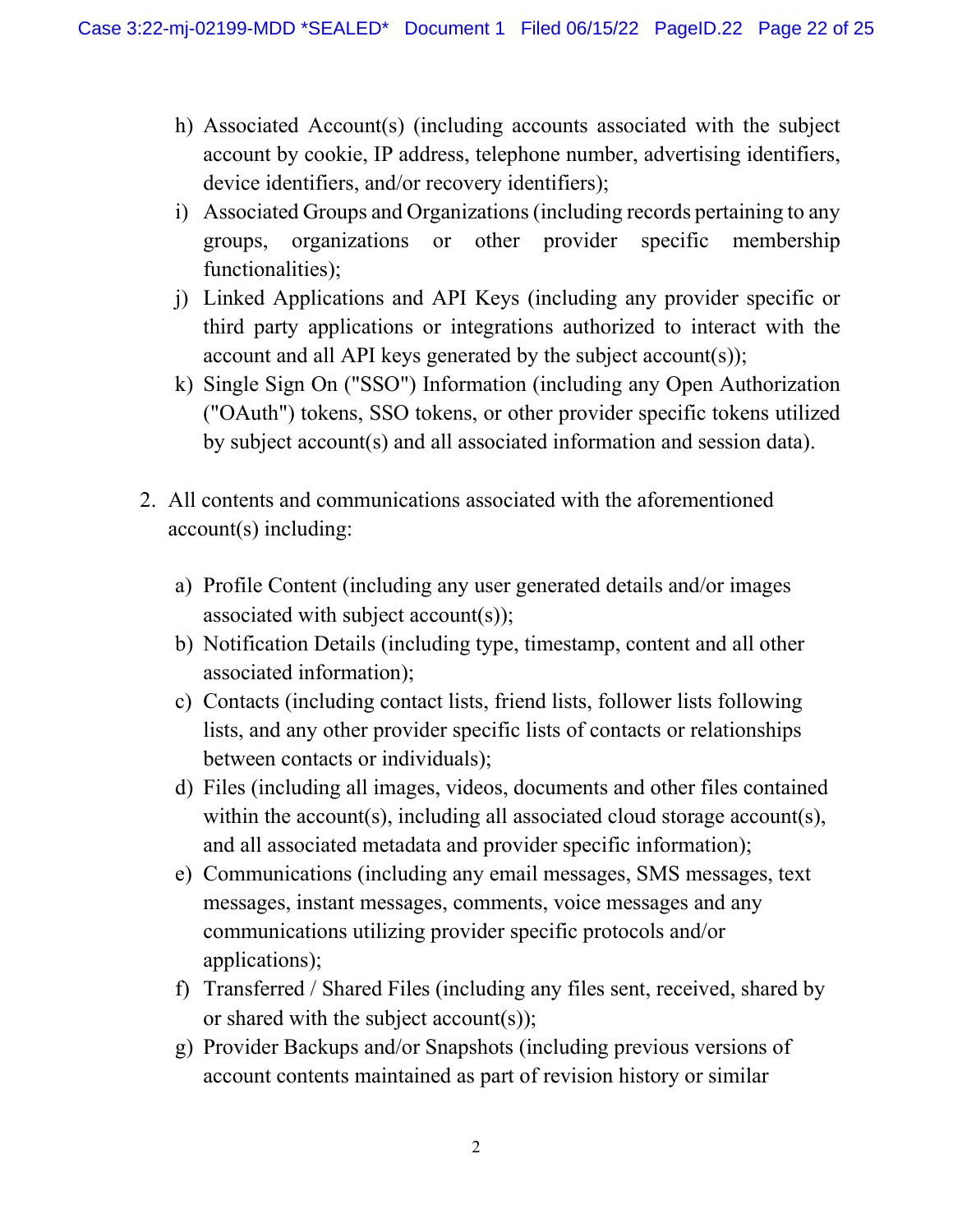functionality, user deleted files retained by the provider, and all provider backups which contain account content(s));

- h) Telemetry and/or Analytics Data (including data generated by devices or applications associated with the account(s));
- i) Location History (including data generated by devices); and
- j) Device Backups (including any additional information and metadata associated with such backup(s)).
- 3. All provider specific records, contents and communications associated with the aforementioned account(s) including:
	- a) The contents of any Vultr account associated with the above account information, including dedicated servers, scalable cloud computing services, virtual private servers, custom cloud solutions and data center solutions, cloud computing for web applications and/or development environments, dedicated single-tenant non-virtualized computing hardware, cloud storage, object storage, block storage, dedicated cloud instances and cloud based load balancers, and any service request(s) information.
	- b) Any stored communications, transient records of communications, or associated messaging data associated with the above account information, including but not limited to, all digital, analogue, verbal, written, or visual communications.
- **III.** The search of the data supplied by the ISP pursuant to this warrant will be conducted by the Federal Bureau of Investigation as provided in the "Procedures for Electronically Stored Information" of the affidavit submitted in support of this search warrant, and the items subject to seizure by the government will be limited in time from **July 24, 2020, to the present** and be further limited to:
	- a) Any and all records and information comprising, listing or containing the login names and passwords in any form;
	- b) Any and all records and documents comprising identities of individuals, including names, social security numbers, dates of birth,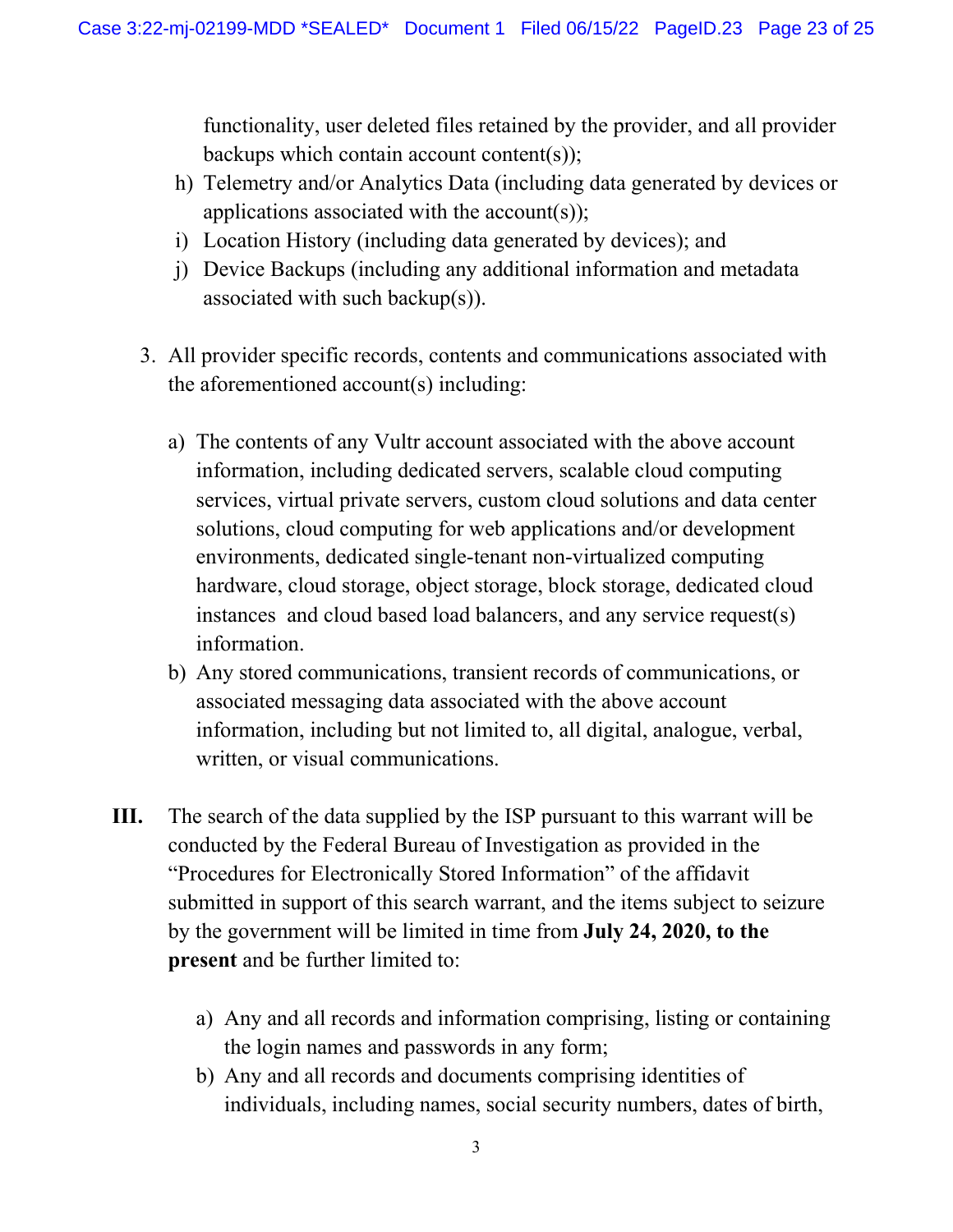official state or government issued driver's licenses and/or identification numbers, alien registration numbers, government passport numbers, employer or taxpayer identification numbers, unique biometric data, such as fingerprint, voice print, retina or iris image, or other unique physical representation, unique electronic identification number, address, or routing code; or telecommunication identifying information or access device;

- c) Any and all items that would tend to identify persons who acted as facilitators or co-conspirators in acts of violations of Title 18 United States Code, Sections 1030, and 371, and related activity in connection with conspiracy and computer intrusions;
- d) Any and all communications, records, and attachments tending to discuss or establish unauthorized computer intrusions, unauthorized computer attacks, or unauthorized attempts to access a computer;
- e) Any and all communications, records, and attachments tending to discuss or establish the use of hacking tools, malicious files or software, or hacking methods and techniques that enable the user to gain unauthorized access to a computer;
- f) Any and all communications, records, and attachments tending to discuss or establish any payment for services or equipment used to establish, administer and/or operate a botnet;
- g) Any and all communications, records, and attachments tending to discuss or establish any payment for a botnet providing proxy services;
- h) Any and all communications, records, and attachments tending to discuss or establish theoperation of the RSocks botnet and proxy service;
- i) Any and all communications, records, and attachments tending to identify or locate the user(s) of the subject accounts to be searched, as well as the users of electronic accounts and computers associated with the nicknames and names of any co-conspirators involved in the activities described in  $III(a)-(g)$  above;
- j) Any and all communications, records, and attachments that provide context to any communications, records, and attachments described above, such as electronic communications sent or received in temporal